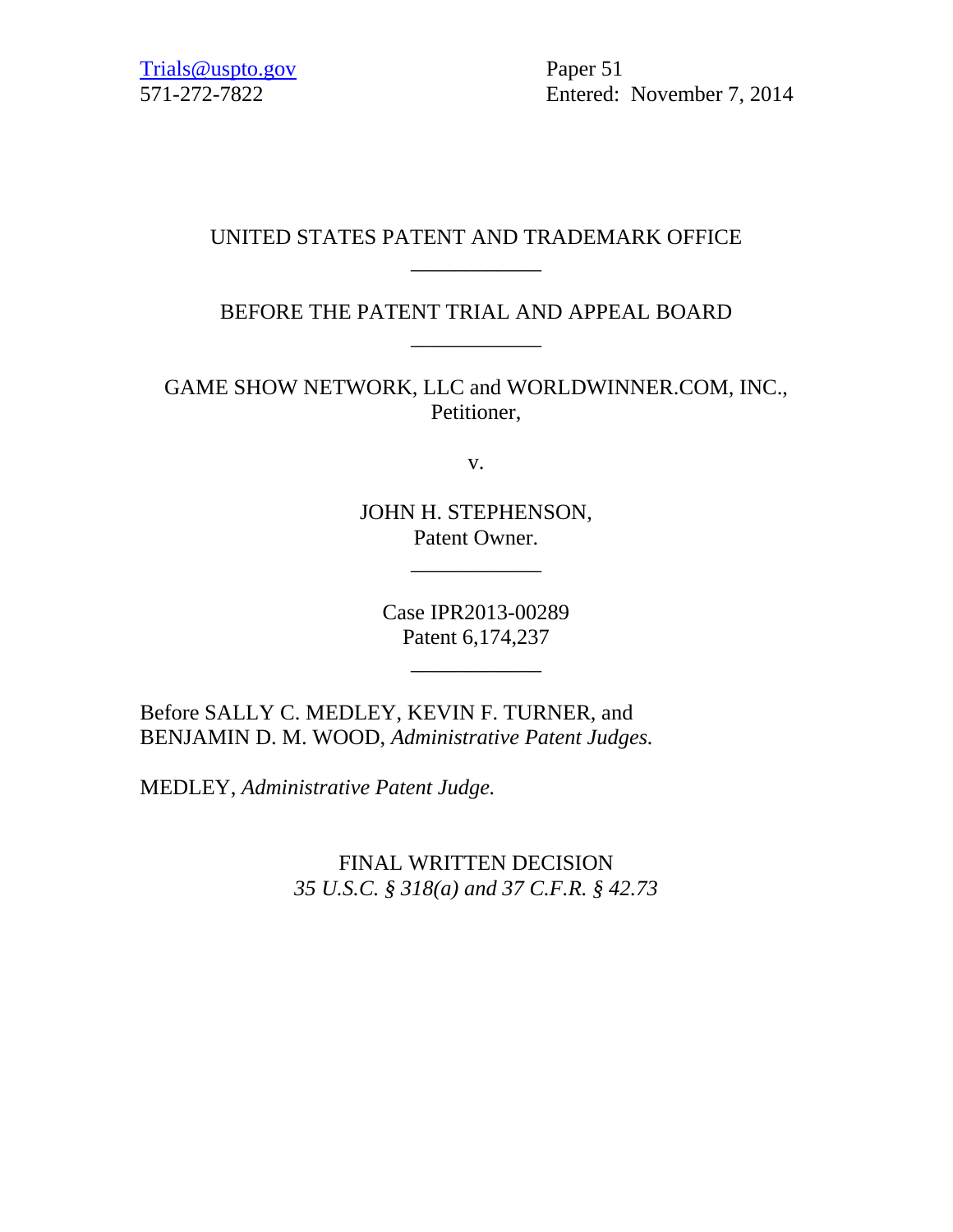### I. BACKGROUND

Game Show Network, LLC and WorldWinner.com, Inc. (collectively "Petitioner") filed a Petition (Paper 1; "Pet.") seeking *inter partes* review of claims 1–19 of U.S. Patent No. 6,174,237 ("the '237 patent") pursuant to 35 U.S.C. §§ 311–319. On November 19, 2013, we instituted an *inter partes* review of claims 1–19 on two grounds of unpatentability (Paper 8; "Dec. on Inst.").

Subsequent to institution, John H. Stephenson ("Patent Owner") filed a Patent Owner Response (Paper 22; "PO Resp."), and Petitioner filed a Reply (Paper 35; "Pet. Reply").

Patent Owner filed a Motion to Exclude (Paper 41; "Mot. to Exclude") Exhibits 1011, 1012, 1013, 1014, and 1021. Petitioner filed an Opposition to the Motion to Exclude (Paper 43; "Exclude Opp."), and Patent Owner filed a Reply (Paper 44; "Exclude Reply").

An oral hearing was held on July 10, 2014, and a transcript of the hearing is included in the record (Paper 50; "Tr.").

The Board has jurisdiction under 35 U.S.C. § 6(c). This final written decision is issued pursuant to 35 U.S.C. § 318(a) and 37 C.F.R. § 42.73.

For the reasons that follow, we determine that Petitioner has shown by a preponderance of the evidence that claims 1–19 of the '237 patent are unpatentable.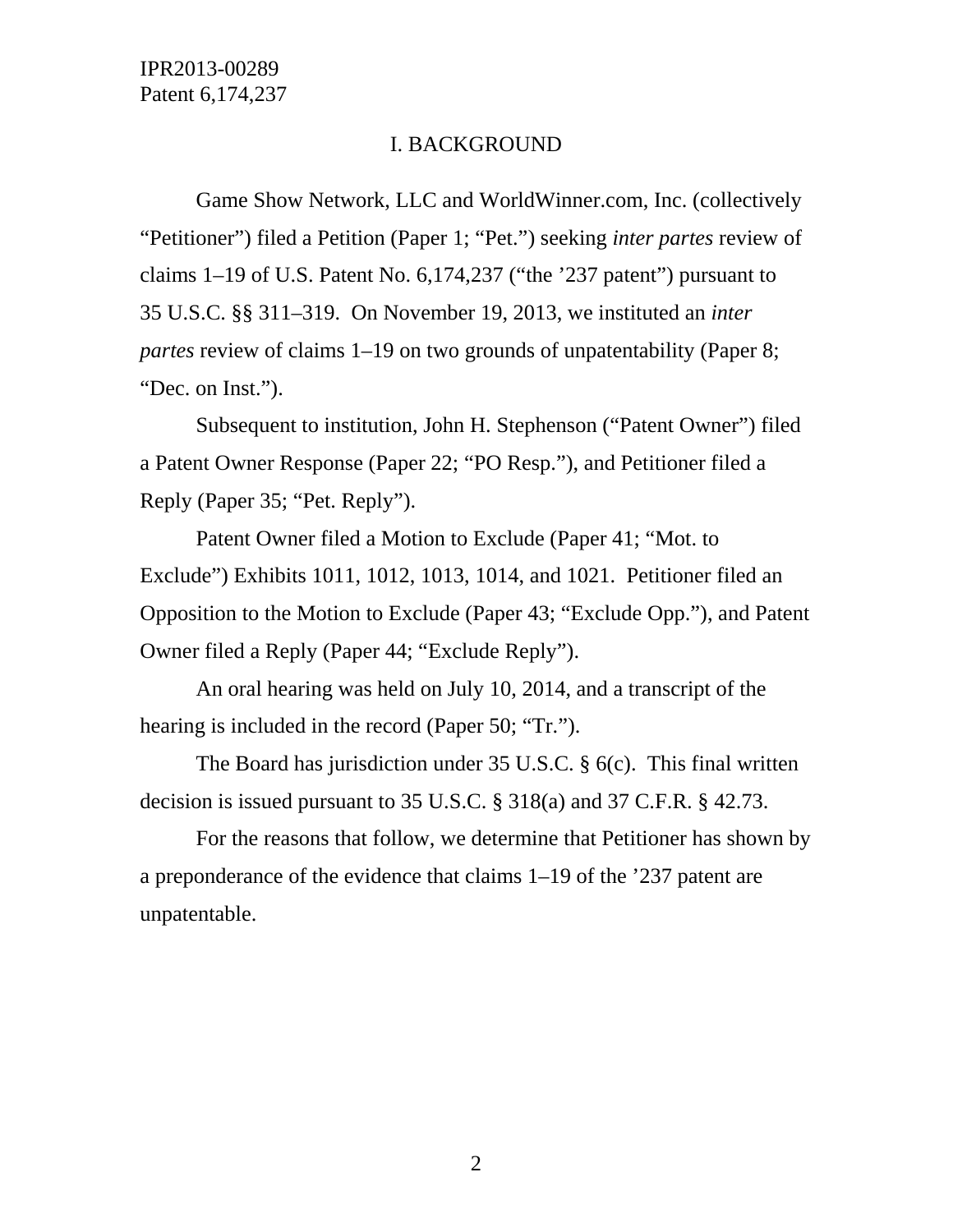### *A. The '237 Patent*

The '237 patent relates to tournament play having a qualifying round and a playoff round. The qualifying round is played between a player, through a computer terminal, and a host computer. The playoff round is played between those players obtaining a predetermined level of performance in the qualifying round and the host computer. The playoff round is played under the same rules and conditions as in the qualifying round, except that all the players are playing simultaneously within a specific time frame. Ex. 1001, 1:15–24.

## *B. Illustrative Claim*

Claim 1 of the '237 patent is the only independent claim:

1. A method of playing a game of skill tournament having a qualifying round and a playoff round, and played over an interactive computer system, said interactive computer system having a host computer system, a plurality of terminals, computers and compatible software, said method comprising the following steps:

a. playing a game of skill in a qualifying round between a single player and the host computer;

b. evaluating the results of said qualifying round to determine if said player qualifies to be classified within a specific performance level from a plurality of performance levels ranging from a low performance level to a high performance level;

c. evaluating the results of said qualifying round to determine if said player qualifies to be classified within a qualifying performance level taken from said plurality of performance levels;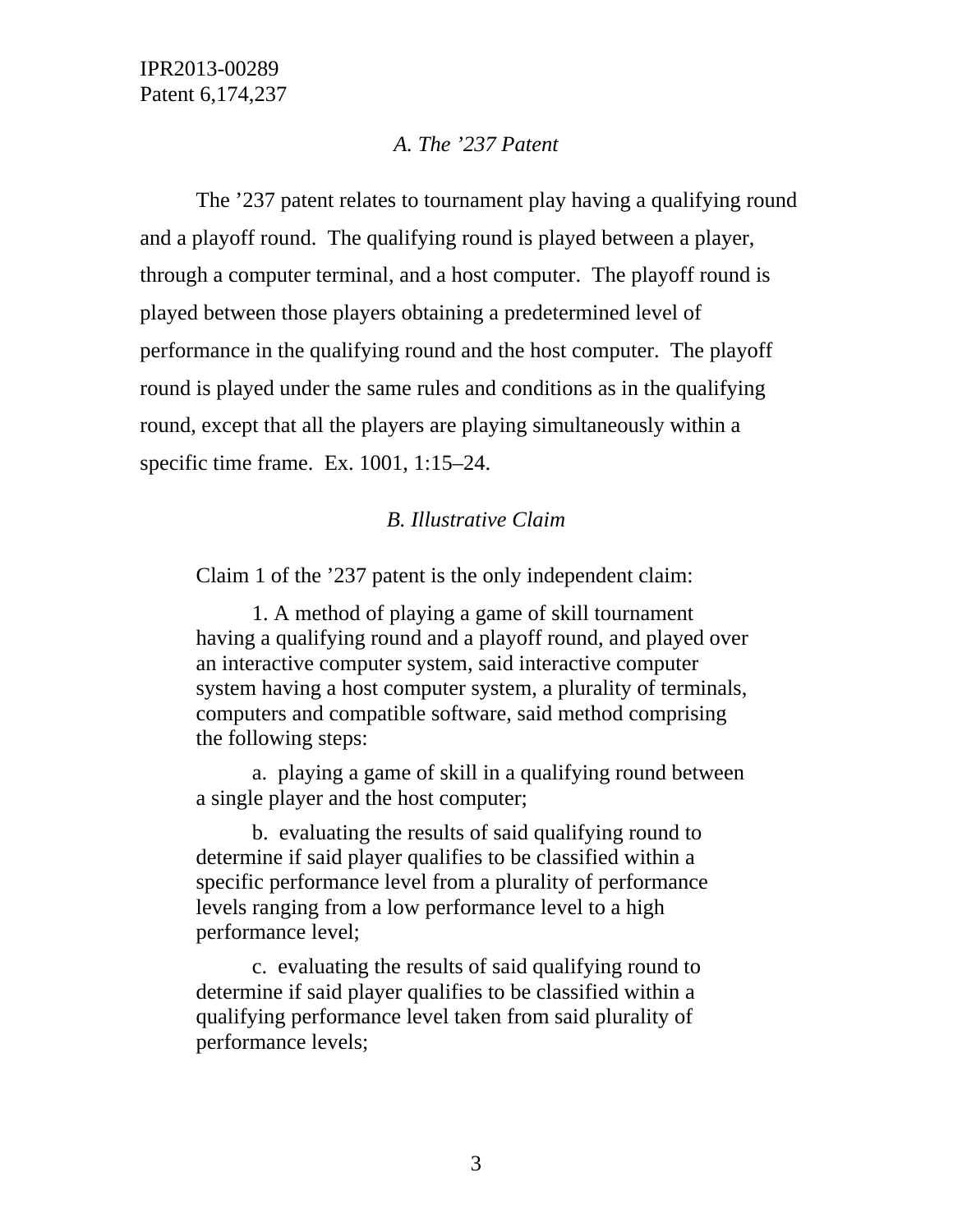d. distributing to said player a performance level award, said performance level award being dependent upon the specific performance level obtained;

e. playing said game of skill in a playoff round between said player and the host computer simultaneously along with other players, wherein each player has been classified within a qualifying performance level;

f. evaluating the results of said playoff round to determine a tournament winner and subsequent ranking of players; and

g. distributing tournament awards to tournament participants.

# *C. Prior Art*

The pending grounds of unpatentability in this *inter partes* review are

based on the following prior art:

PCT International Publication No. WO 97/39811, published Oct. 30, 1997 ("Walker") (Ex. 1002).

# *D. Pending Grounds of Unpatentability*

This *inter partes* review involves the following grounds of unpatentability:

| References | <b>Basis</b>                                | Claims      |
|------------|---------------------------------------------|-------------|
| Walker     | 35 U.S.C. § 102(b) $\vert$ 1–3, 5, and 8–19 |             |
| Walker     | 35 U.S.C. § 103                             | 4, 6, and 7 |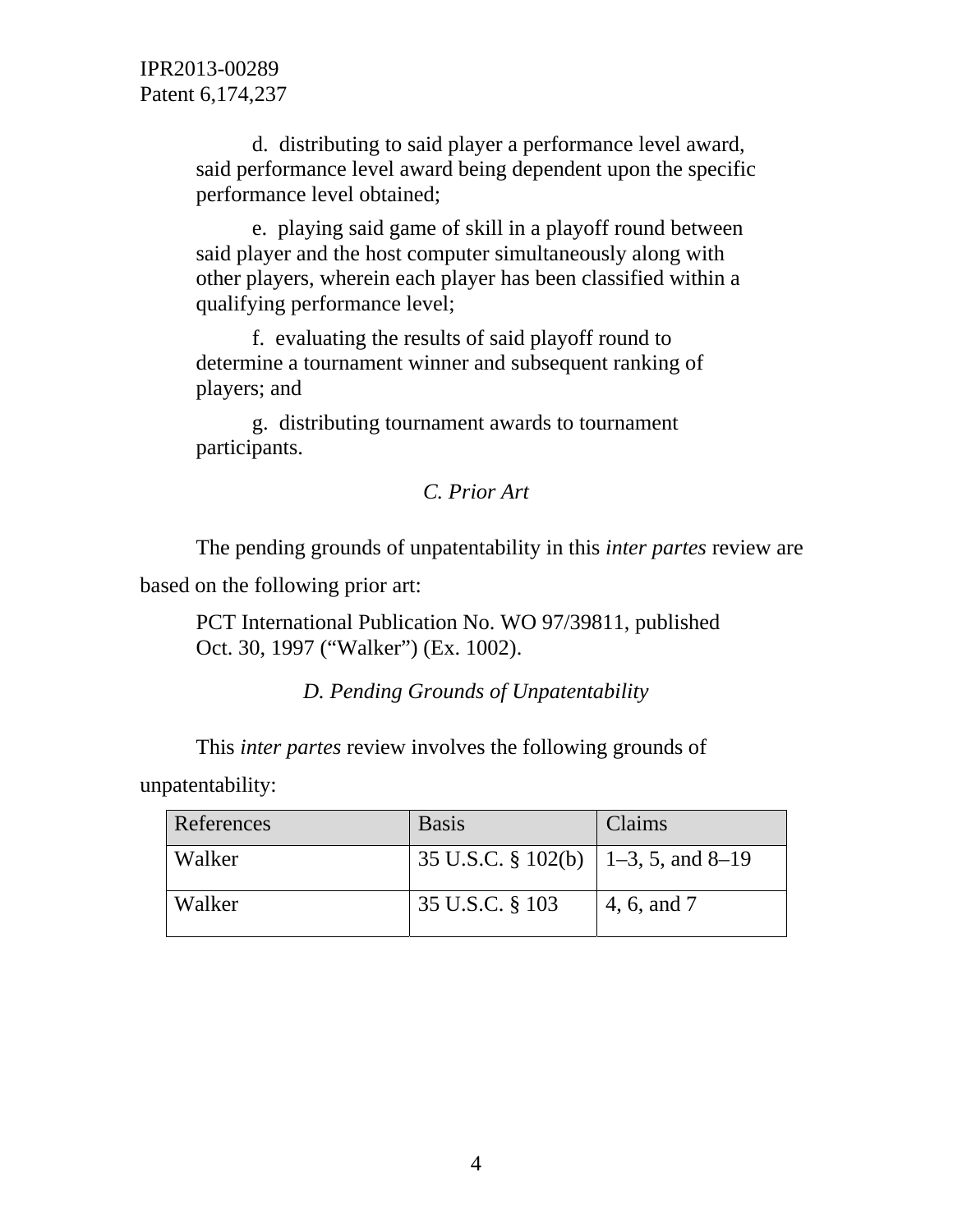#### II. ANALYSIS

### *A. Level of Skill of Person in the Art*

 In support of its Petition, Petitioner relies on the testimony of its expert, Dr. E. James Whitehead, Jr. (*e.g.*, Ex. 1005). In support of its Response, Patent Owner relies on the testimony of its expert, Stacy A. Friedman (*e.g.*, Ex. 2007). Both Dr. Whitehead and Mr. Friedman testify as to the level of skill a person in the art would have had at the time of the invention. *See, e.g.*, Ex. 1005 ¶ 25; Ex. 2007 ¶ 45. Mr. Friedman testified, however, that he disagreed with Dr. Whitehead's assessment that a person in the art would have had an undergraduate degree and significant first-hand experience observing, administering, and/or participating in competitive tournaments. Ex. 2007 ¶¶ 46–47. According to Mr. Friedman, a person of ordinary skill in the art at the time of the invention would have had either (1) a degree in computer science and one year of experience designing computer gaming, or (2) no formal degree and three to four years of experience designing computer gaming applications.

 It is not necessary for us to resolve the apparent dispute to reach a determination on the merits, and both parties agree that we need not resolve, between Mr. Friedman and Dr. Whitehead, who is correct. Tr. 7–8, 25–27. For purposes of this decision, we find that the level of ordinary skill in the art is reflected by the prior art of record. *Okajima v. Bourdeau*, 261 F.3d. 1350, 1355 (Fed. Cir. 2001) (the prior art itself can reflect the appropriate level of skill in the art.)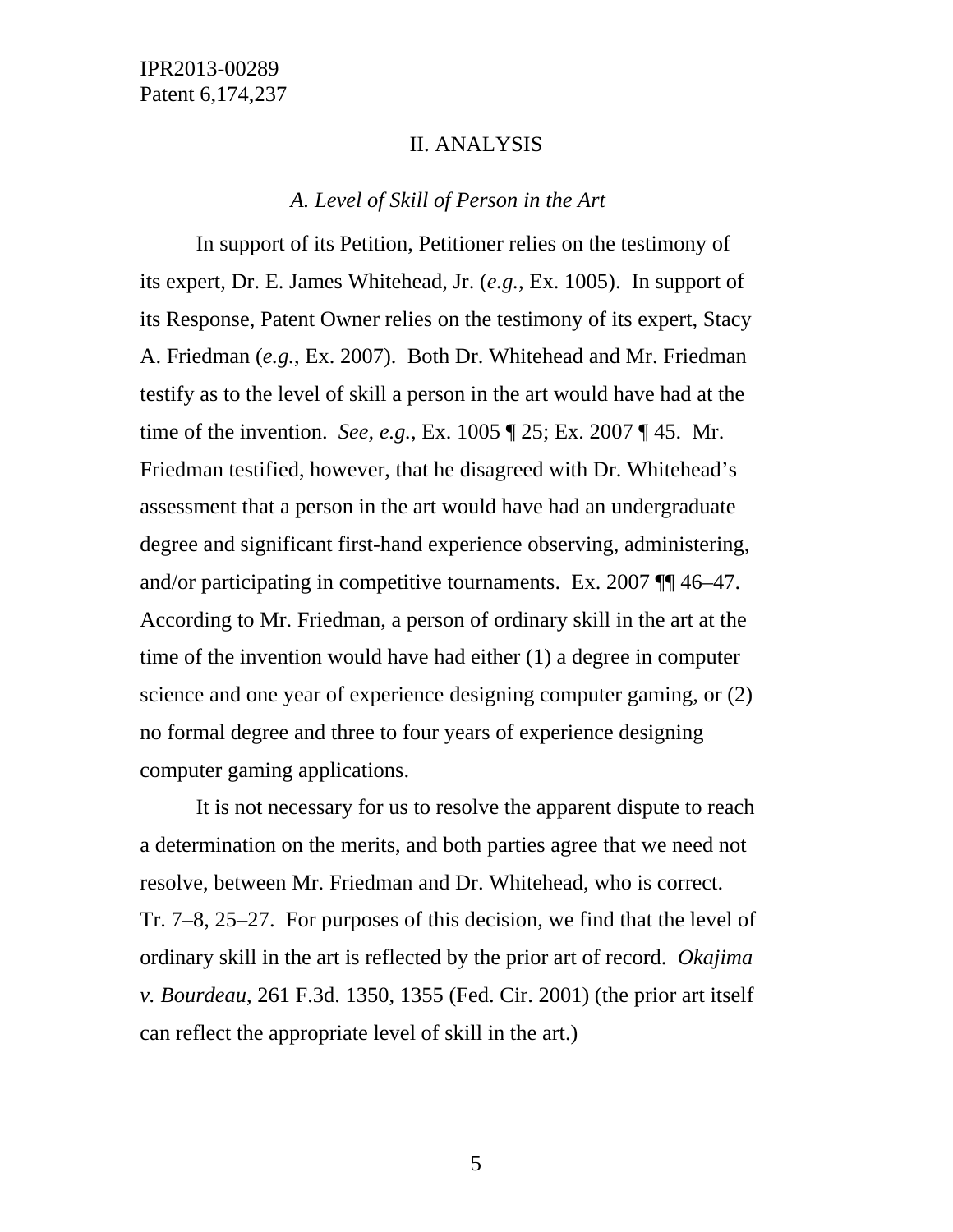#### *B. Claim Interpretation*

Consistent with the statute and legislative history of the Leahy–Smith America Invents Act, Pub. L. No. 112–29, 125 Stat. 284 (2011) ("AIA"), the Board interprets claims using the "broadest reasonable construction in light of the specification of the patent in which [they] appear[]." 37 C.F.R. § 42.100(b); *see also* Office Patent Trial Practice Guide, 77 Fed. Reg. 48,756, 48,766 (Aug. 14, 2012). There is a "heavy presumption" that a claim term carries its ordinary and customary meaning. *CCS Fitness, Inc. v. Brunswick Corp.*, 288 F.3d 1359, 1366 (Fed. Cir. 2002). Also, we must be careful not to read a particular embodiment appearing in the written description into the claim if the claim language is broader than the embodiment. *See In re Van Geuns*, 988 F.2d 1181, 1184 (Fed. Cir. 1993) ("limitations are not to be read into the claims from the specification").

# *1. "Playing a game of skill in a qualifying round between a single player and the host computer"*

In the Decision on Institution, based on the arguments presented by Petitioner in the Petition and by Patent Owner in its Preliminary Response, we interpreted the above quoted claim 1 term to mean playing a game of skill in a qualifying round, where the game includes only one human player and is at least administered by a host computer. Dec. on Inst. 6–9. Petitioner agrees with this interpretation. Pet. 13; Pet. Reply 7. Patent Owner argues that the interpretation is incorrect, and that "playing a game of skill in a qualifying round between a single player and the host computer" means "playing a game of skill in a qualifying round where a single human player plays against a host computer opponent;" or stated another way, the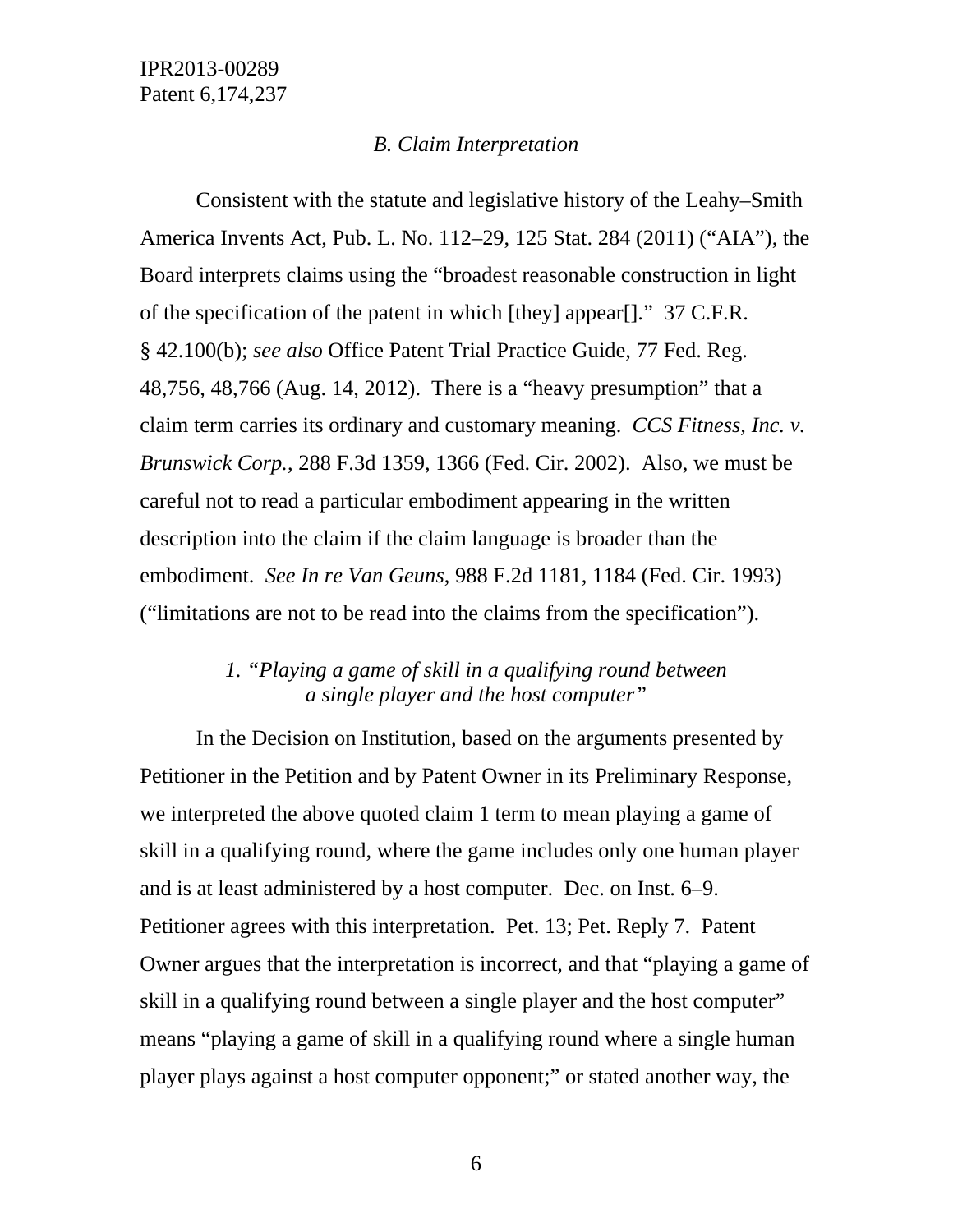l

phrase requires both the single player and host computer to play the game in competition with each other. PO Resp. 23.<sup>1</sup> The interpretation proposed by Patent Owner would exclude single-player games of skill<sup>2</sup> while the original interpretation would include single-player games of skill. We are not persuaded that our original interpretation should be modified.

We begin with the language of claim 1, the sole independent claim. The preamble of claim 1 recites a method of playing a game of skill tournament having a qualifying round and a playoff round, and played over an interactive computer system. The first step of the method recites "playing a game of skill in a qualifying round between a single player and the host computer." Thus, claim 1 requires playing a game of skill *between* a single player and the host computer.

Both parties agree that "between" means "by the common action of: jointly engaging." PO Resp. 24 (citing Ex. 2001, 109); Pet. Reply 10. Patent Owner argues that the word "between" means that both the human player and host computer are playing the game as opponents or in competition. PO Resp. 24. As Petitioner points out, however, the definition of "between" includes cooperation—not just competition—between two parties. Pet. Reply 10; Ex. 1020, 91:2–13. The word between, in the context of claim 1, does not mean necessarily that the host computer is in competition with the single player. Nor are we persuaded by Patent Owner's

<sup>&</sup>lt;sup>1</sup> The parties also refer to this concept (e.g., playing the game in competition with each other) as "head-to-head competition." *See, e.g.*, Pet. 12; PO Resp. 17; Pet. Reply 10–11.

 $2^2$  Single-player games of skill refers to those games where only one person is in competition (no opponent), such as traditional solitaire, trivia, crossword puzzles, etc. *See, e.g.*, Pet. 12; PO Resp. 24–25; Pet. Reply 8.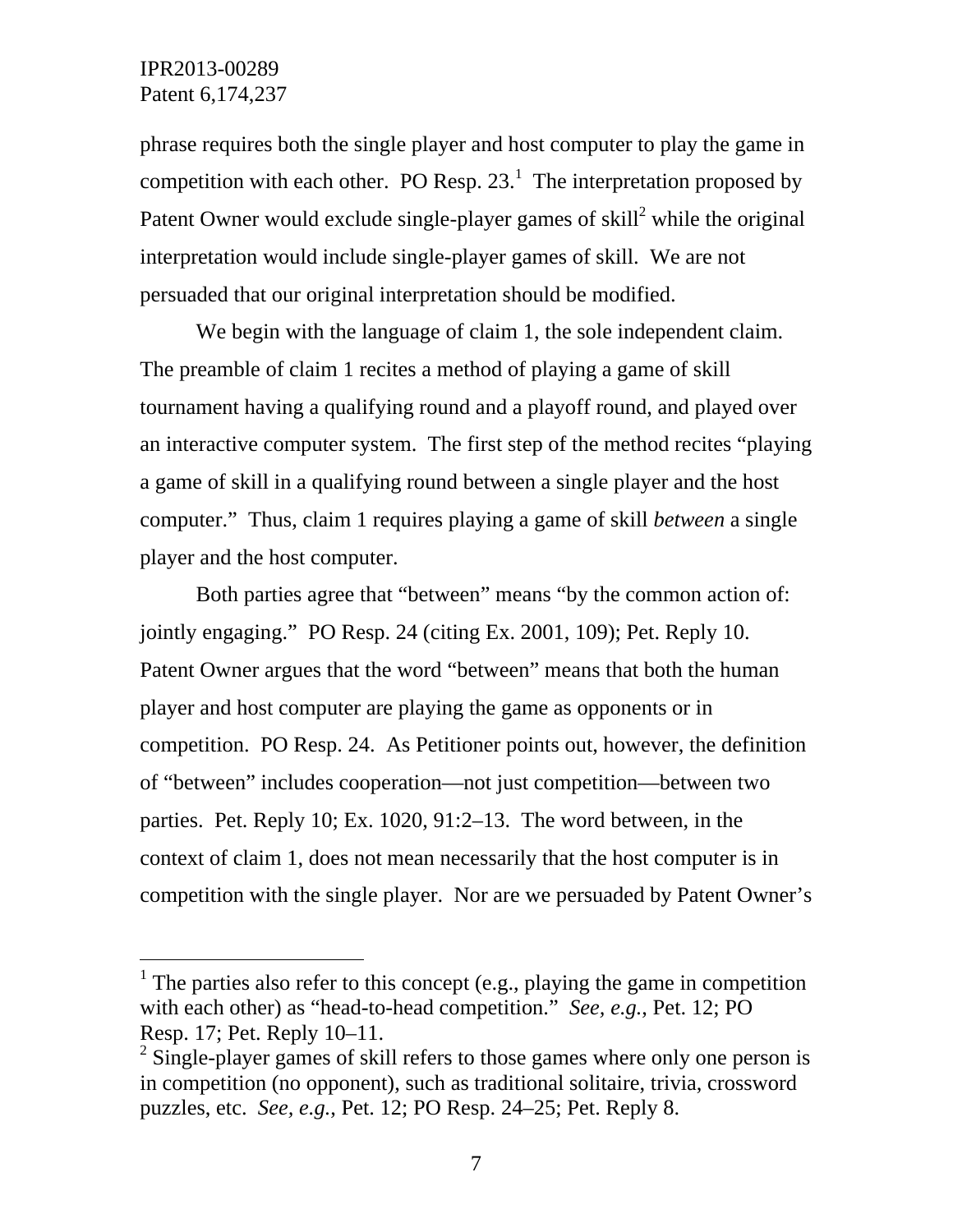argument that "playing" a game requires the computer to play the game as a computer opponent. PO Resp. 24, 27; Ex. 2007 ¶¶ 58–59. Claim 1 does not require the computer to play the game as an opponent or for the single player and the host computer to compete against each other. As we determined in the Decision on Institution, claim 1 encompasses playing games of skill where a single player plays the game of skill, e.g., "single-player games" while the computer can "play" by administering the game, e.g., by keeping score, operating the game, and monitoring the player's progress. Dec. on Inst. 7.

Dependent claim 10, which indirectly depends from claim 1, specifies that the game of skill is a card game that includes solitaire. Ex. 1001, 6:64. In the Decision on Institution, we determined that playing solitaire does not require head-to-head competition. Dec. on Inst. 7. Patent Owner argues, and Petitioner does not disagree, that solitaire can be played by two players—"double solitaire." PO Resp. 24; Pet. Reply 10; Ex. 2004; Ex. 2005. It is not disputed, however, that "solitaire" is traditionally a singleplayer game, and that the Specification of the '237 patent does not describe a two-player version of solitaire. Ex. 2007 ¶ 59; Ex. 1020, 102:8–9, 109:23– 110:11. We are not persuaded by Patent Owner's argument that claim 10 is limited to a two-player version of solitaire, but excludes the traditional single-player version of solitaire. PO Resp. 24. There is nothing in the Specification of the '237 patent that would have indicated to a person of ordinary skill in the art that Patent Owner intended to exclude traditional single-player versions of games of skill. Moreover, Patent Owner's argument is based on the premise that we should construe narrowly claim 1 to exclude single player games, and then to make all other dependent claims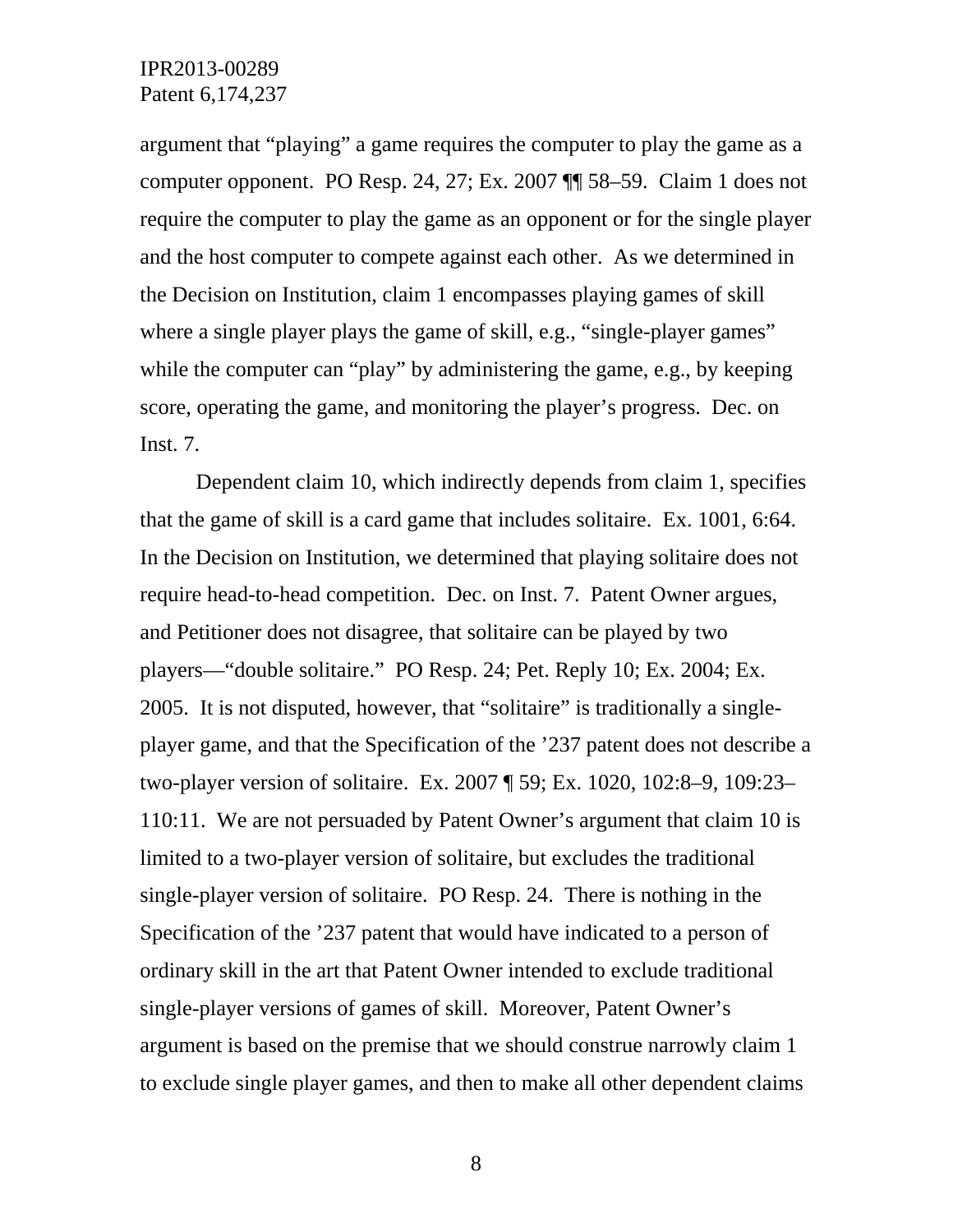fit that narrow construction. Patent Owner's position is contrary to the legal requirements of claim construction. Rather, we look to the use of terms in other claims, such as dependent claims, to ascertain the meaning of terms in broader independent claims. *See* 35 U.S.C. 112, ¶ 4; *Rexnord Corp. v. Laitram Corp.*, 274 F.3d 1336, 1342 (Fed. Cir. 2001); Tr. 35 ("Mr. Leach: . . . And the fact that a claim has a specific limitation in claim 1, you don't broaden it out just because it may not capture every variant that's in a dependent claim. Judge Turner: Well, I think I do. I think that's what the court is telling me I have to do, doesn't it?").

We next look to the specification to determine if our construction is consistent with the specification. Patent Owner argues that the Specification uses the terms "between" and "against" interchangeably, and that the Specification describes embodiments where the computer is competing against a single player. PO Resp. 24 (citing Ex. 2002, Abstract). Even so, we disagree, that "against" should be read into the claim in place of "between" as Patent Owner urges us to do. Claim 1 recites "between" not "against" and Patent Owner has not shown that it defined the term "between" in the Specification of the '237 patent with reasonable clarity, deliberateness, and precision to mean "against." *See In re Paulsen*, 30 F.3d 1475, 1480 (Fed. Cir. 1994).

At issue in this case, is the meaning of the following portion of the Specification of the '237 patent:

The qualifying round is played between a single player through a computer terminal and a host computer. The host computer has the ability to act as a game sponsor by keeping score, operating the game, monitoring the player's progress and to distribute awards when appropriate. Also, the host computer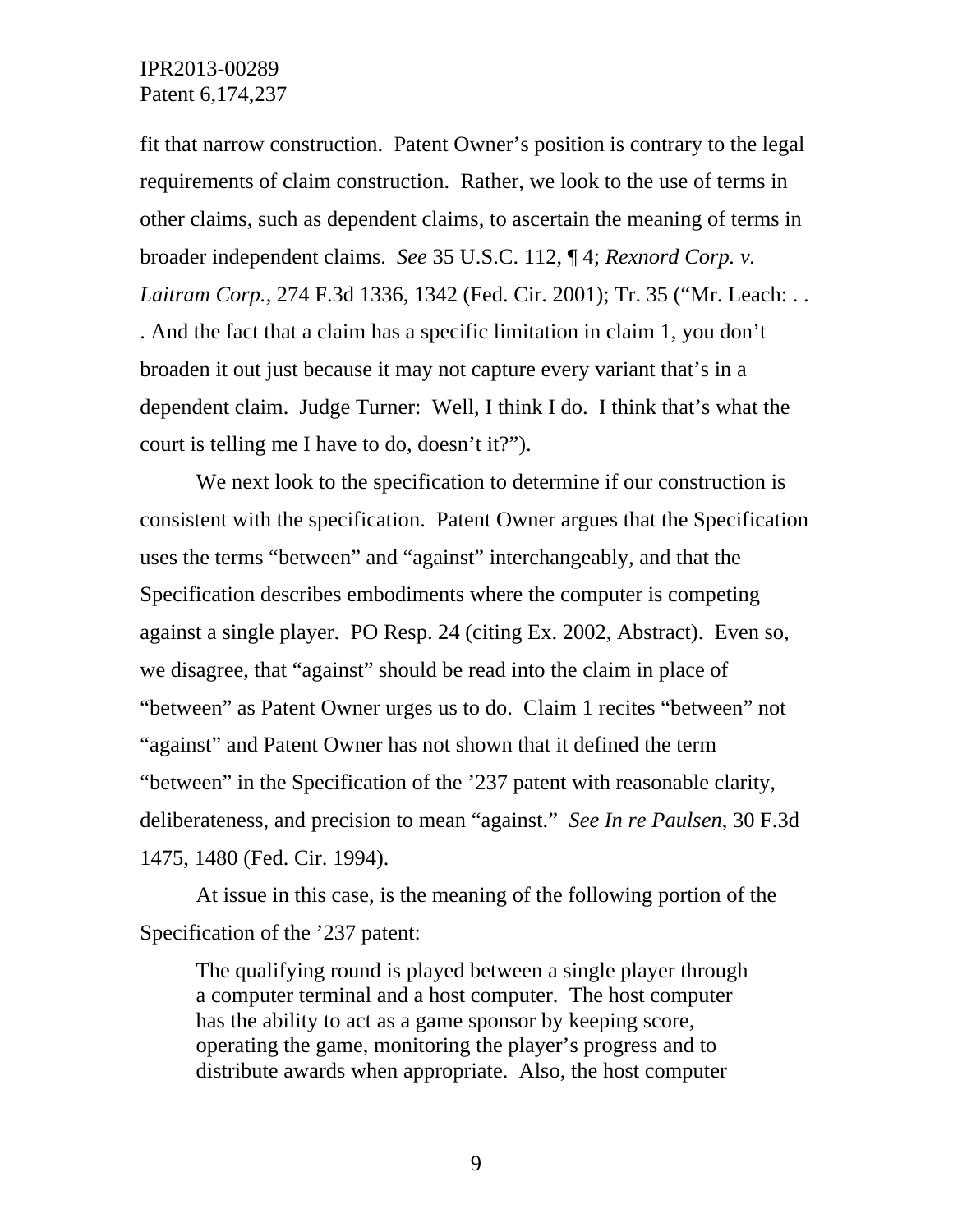l

has the ability to act as another player if the game requires more than a single player.

PO Resp. 27–28 (citing Ex. 1001, col. 2, ll. 7–15).

Petitioner argues that the above paragraph is consistent with the "at least administered by the host computer" construction, because the second and third sentences describe an embodiment where the host computer acts as a sponsor by administrating the game, but does not act necessarily as an opponent for single player games. Pet. 12; Pet. Reply 7–8. Patent Owner argues that the above paragraph is consistent with its construction that the host computer acts as an opponent, because the paragraph describes that the computer acts as an opponent at all times. PO Resp. 27–29. In other words, Patent Owner interprets the first sentence to mean that the host computer plays as an opponent, the second sentence to mean that the host computer additionally can act as a game sponsor, and the third sentence to mean that the computer additionally can act as yet another opponent (e.g., as a team against the single player) if the game requires more than a single computer player. PO Resp. 28–29; Ex. 2007 ¶¶ 62–66.

We have reviewed the expert testimony from both sides with respect to how a person of ordinary skill in the art would interpret the above paragraph. *See, e.g.*, Ex. 1005 ¶ 35; Ex. 2007 ¶¶ 62–66; We give more weight to Dr. Whitehead's testimony<sup>3</sup> than we do to Mr. Friedman's testimony, because we find that Dr. Whitehead's testimony is consistent with the words from the above recited paragraph of the Specification, while

 $3$  Patent Owner argues that the Board should give Dr. Whitehead's testimony little weight. PO Resp. 9–10. We are not persuaded by the arguments, because the evidence to which we are directed does not support the conclusion that Dr. Whitehead's declaration was "spoon-fed" to him as asserted. *Id*.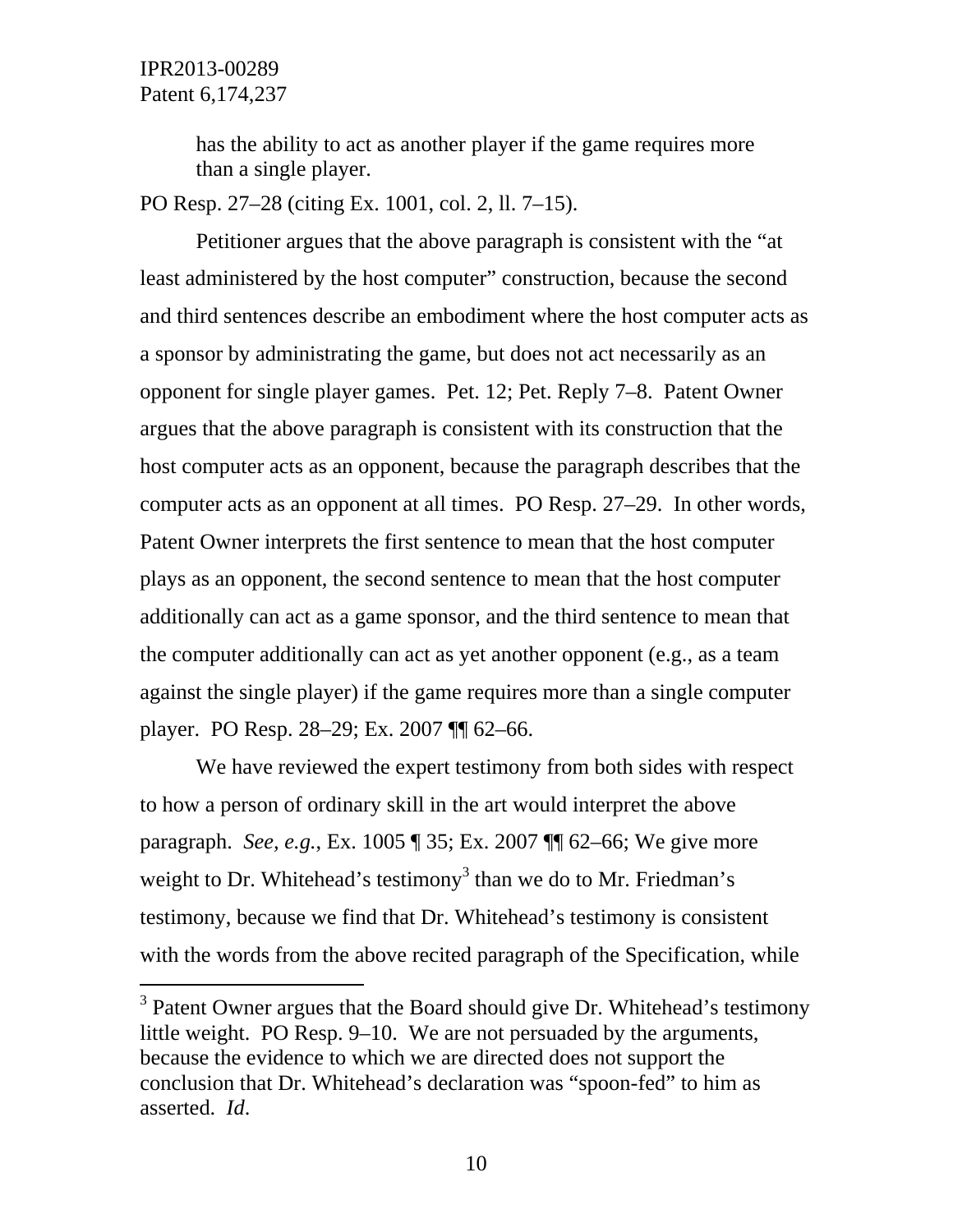Mr. Friedman's testimony is not. The first sentence is a general description and the second and third sentences explain the role of the host computer in the context of the first sentence. Importantly, the third sentence explains that "if the game requires more than a single player" the host computer has the ability to act as another player beyond the "single [human] player." We disagree with Patent Owner that reference to "single player" in the third sentence means "single [computer] player" as Patent Owner asserts. PO Resp. 28–29. We agree with Petitioner and its expert that a person of ordinary skill in the art would have read the paragraph to mean that the game that may be played by the system can be a single player game, where the computer merely sponsors the game but does not play as an opponent. Moreover, there are several examples of games listed in the Specification that even Patent Owner's expert Mr. Friedman recognizes are traditionally single player games, such as solitaire, word search, crossword puzzles, and trivia games. Ex. 1001, 3:43–52; Ex. 2007 ¶ 59; Ex. 1020, 102:8–9, 109:23– 110:11. The description of these traditional single player games further supports the reading of the above paragraph to include single player games where the host computer would not play the game in competition, but would merely administer the game. The Specification is, therefore, consistent with our previous interpretation. Dec. on Inst. 6–9.

Applying the broadest reasonable interpretation of the claims in light of the Specification of the '237 patent, "playing a game of skill in a qualifying round between a single player and the host computer" means playing a game of skill in a qualifying round, where the game includes only one human player and is at least administered by a host computer.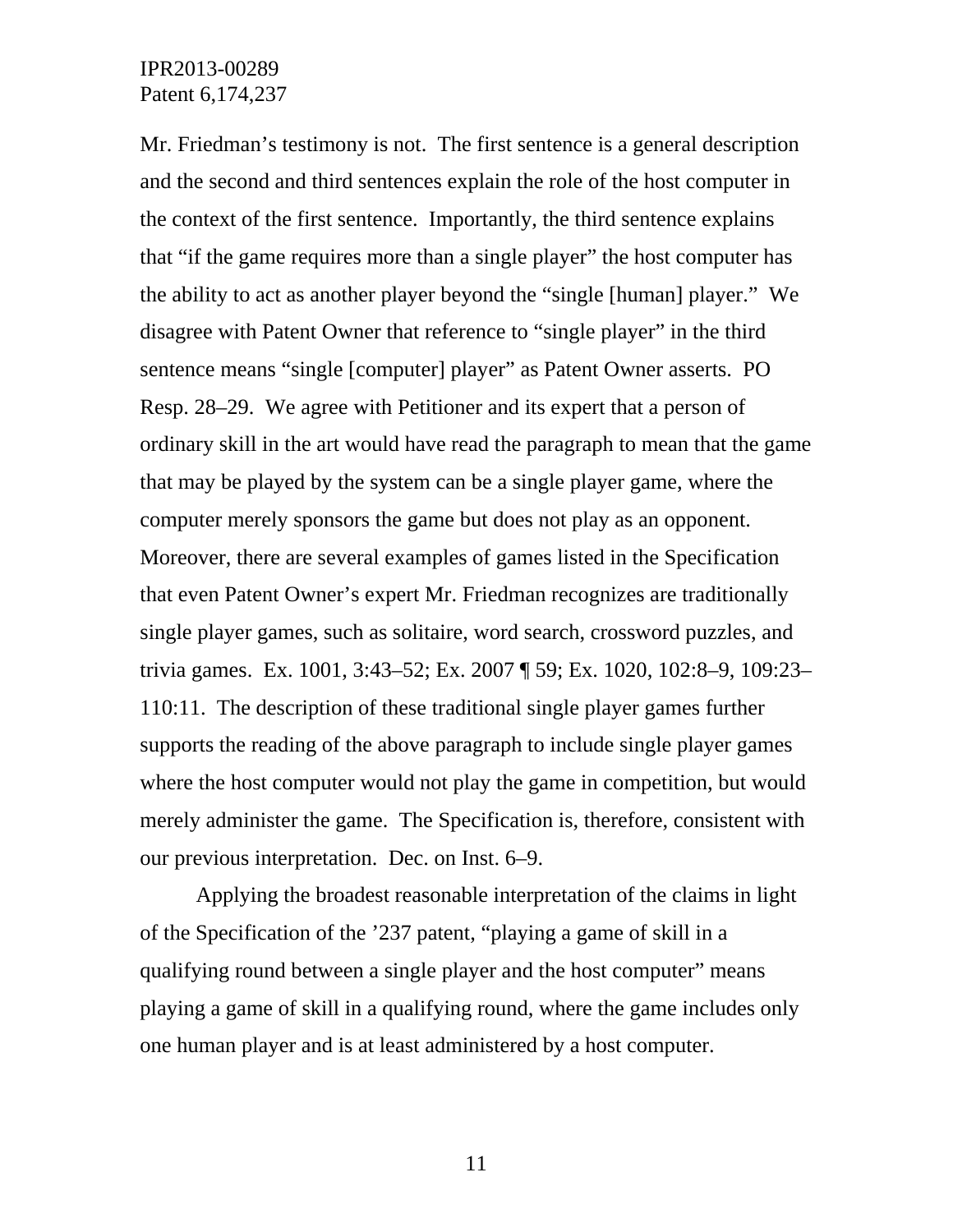$\overline{a}$ 

# *2. "Playing said game of skill in a playoff round between said player and the host computer simultaneously along with other players"*

In the Decision on Institution, based on the arguments presented by Petitioner in the Petition and by Patent Owner in its Preliminary Response, we interpreted the above quoted claim 1 term to mean "playing the game of skill in a playoff round at least administered by the host computer and in which the human player involved in the qualifying round and at least two other human players are playing at the same time." Dec. on Inst. 9–10. Petitioner agrees with this interpretation. Pet. 15. Patent Owner argues that the interpretation is incorrect, because the phrase does not require at least two other human players are playing (in addition to the "said player") at the same time. PO Resp. 30. Patent Owner argues that "other players" means "at least one other player." In addition, Patent Owner argues that the claim requirement "simultaneously" should be construed to mean that there is some overlap in play.<sup>4</sup> Id.

Patent Owner is arguing for a broader interpretation than the one in the Decision on Institution. Instead of our construction of "at least two other human players," Patent Owner's proposed broader construction includes "at least one other human player." We need not resolve this issue for purposes of this decision. Patent Owner's broader construction encompasses our narrower construction and would include at least two other human players.

 $4$  The disputed term includes language that is similar to step (a) regarding the playing between a player and computer. Patent Owner, however, does not present arguments regarding playing a game between a player and the host computer in the context of the disputed limitation. To the extent that Patent Owner does make such arguments, the analysis for both steps (a) and (e) regarding playing a game of skill between a player and host computer would be the same.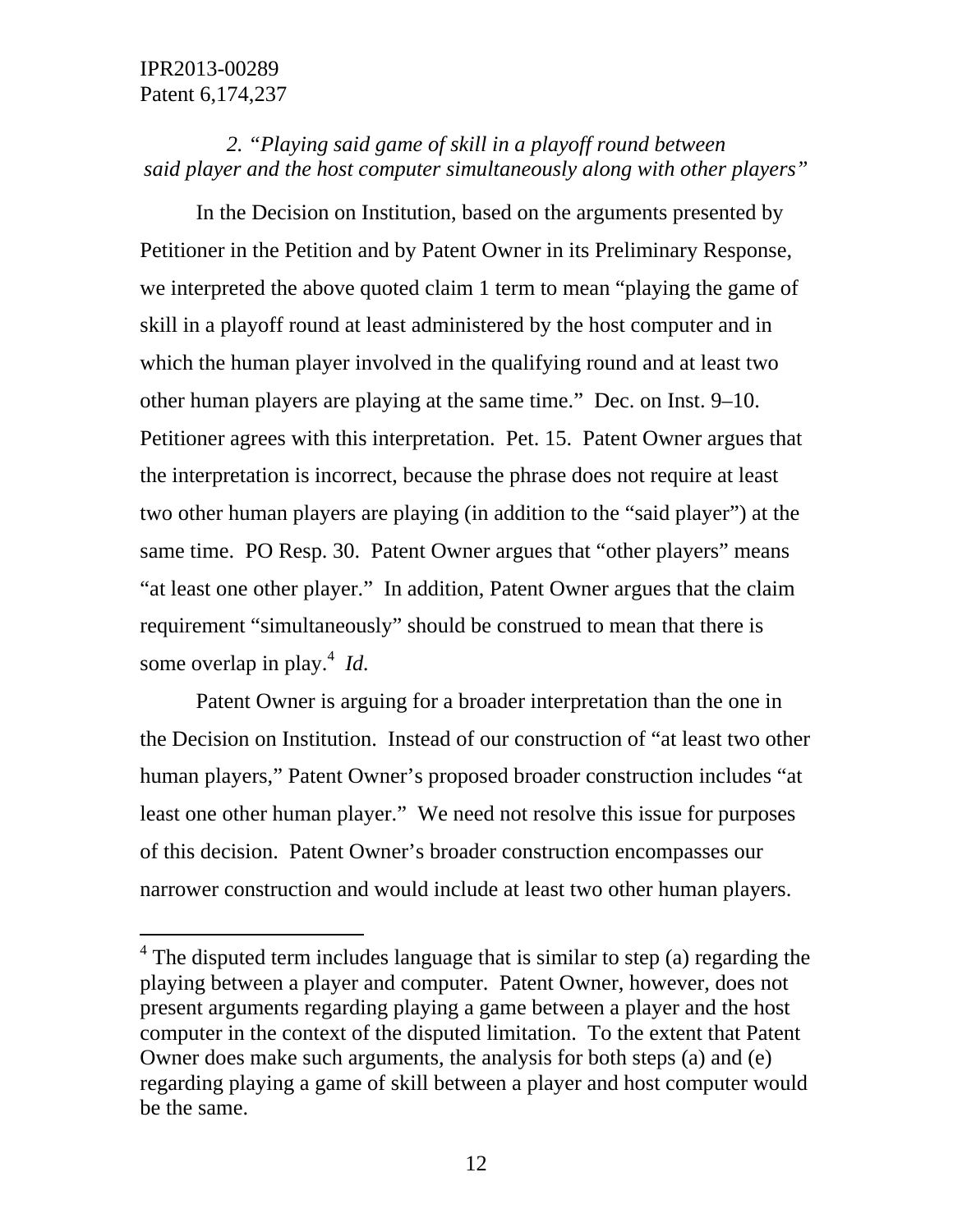Moreover, we need not resolve the issue of whether "simultaneously" means that there is some overlap in play, because our construction of simultaneously to mean at the same time would include some overlap in play and even Patent Owner recognizes that the distinction is minor. PO Resp. 31.

Applying the broadest reasonable interpretation of the claims in light of the Specification of the '237 patent, "playing said game of skill in a playoff round between said player and the host computer simultaneously along with other players" means playing the game of skill in a playoff round at least administered by the host computer and in which the human player involved in the qualifying round and at least two other human players are playing at the same time.

### *3. "Evaluating the results of said qualifying round"*

Claim 1 recites "evaluating the results of said qualifying round" in steps (b) and (c). Patent Owner argues that the "evaluating the results" steps mean that a single human player is evaluated based solely on the single human player's performance (against the computer) and not based on comparing that performance against any other player who played a game of skill. PO Resp. 33–34. Petitioner disagrees with Patent Owner's proposed construction and argues that there is no requirement in the claims that the "evaluating the results" steps are based on a single player's performance (e.g., "absolute criteria"). Pet. Reply 2–3. Petitioner argues that the claim does not preclude evaluating the results of the qualifying round based on evaluating multiple performances of multiple players that participated in a qualifying round. Petitioner concludes that the evaluating limitations cover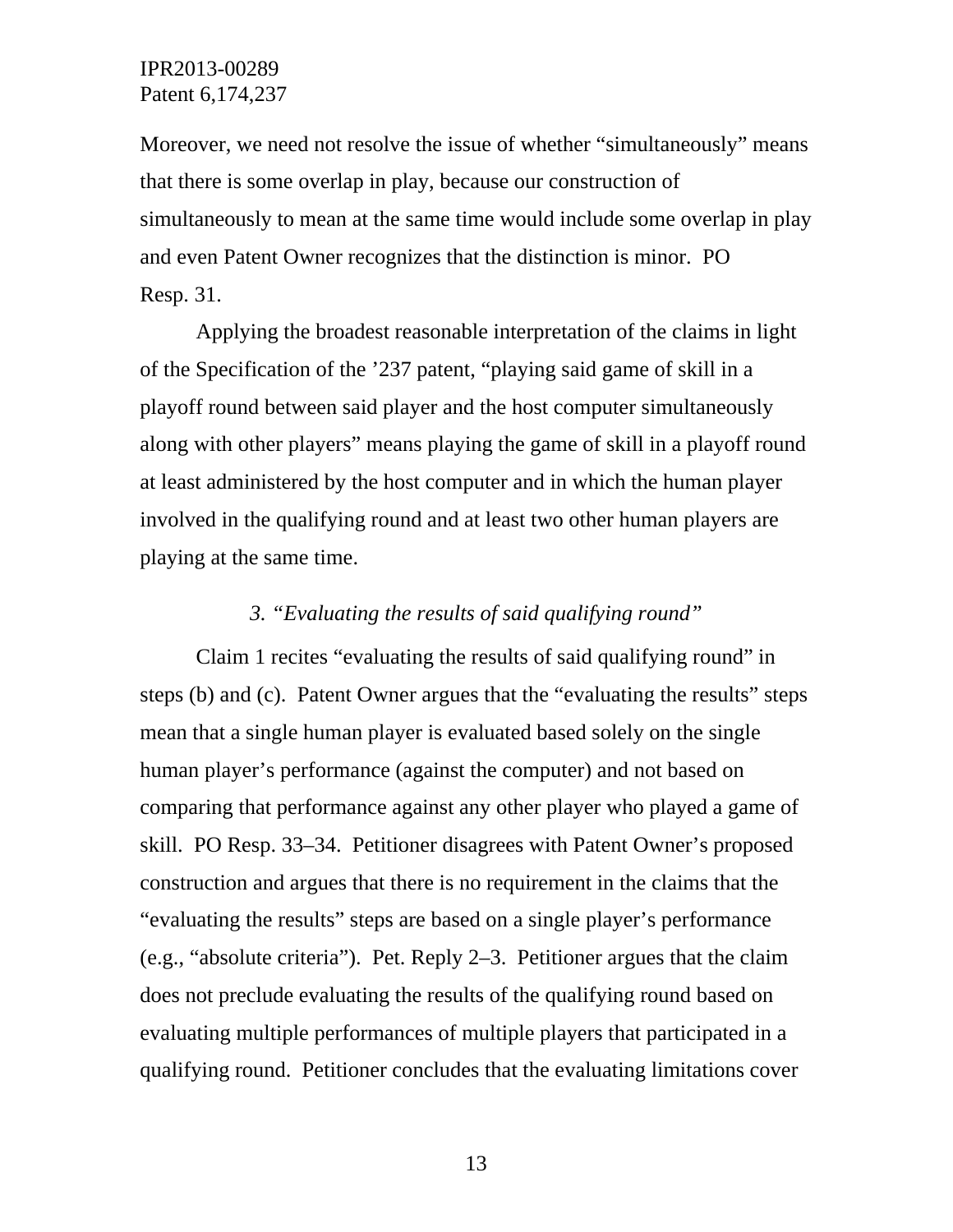either an absolute evaluation of a single player's performance or a relative evaluation of multiple players' performances. *Id.* at 4.

We did not construe the meaning of the term "evaluating the results of said qualifying round" in connection with the Decision on Institution. We do so here, because it is an issue that is germane to our patentability determination.

We begin with the plain language of the claim. First, we agree with Petitioner that there is nothing in the language itself that explains how the evaluating is performed. That is, there is nothing in claim 1 itself that suggests that the evaluating must be done based on the single player's performance of the game of skill in isolation of any other factors or criteria. Thus, we are not persuaded by Patent Owner's argument that the disputed language means evaluating a single player "into predetermined, absolute performance levels independent of their performance relative to others in the qualifying round." PO Resp. 36. The claim is based on evaluating the results of the *qualifying round*, not the results of the one single game that the one single human player played. There is nothing in the claim language that specifies that the *qualifying round* is based on a single game played by a single human player despite Patent Owner's argument to the contrary. *See Id.* at 33. While the "game of skill" recited in step (a) refers to a game played by a single player, the qualifying round is not so limiting. The qualifying round may include other single players playing their own games of skill between themselves and the host computer. Claim 1 does not put limits on what constitutes the qualifying round or the evaluating of a qualifying round. Indeed, step (e) of claim 1 recites the playoff round to be "between said player . . . and other players" that qualified from the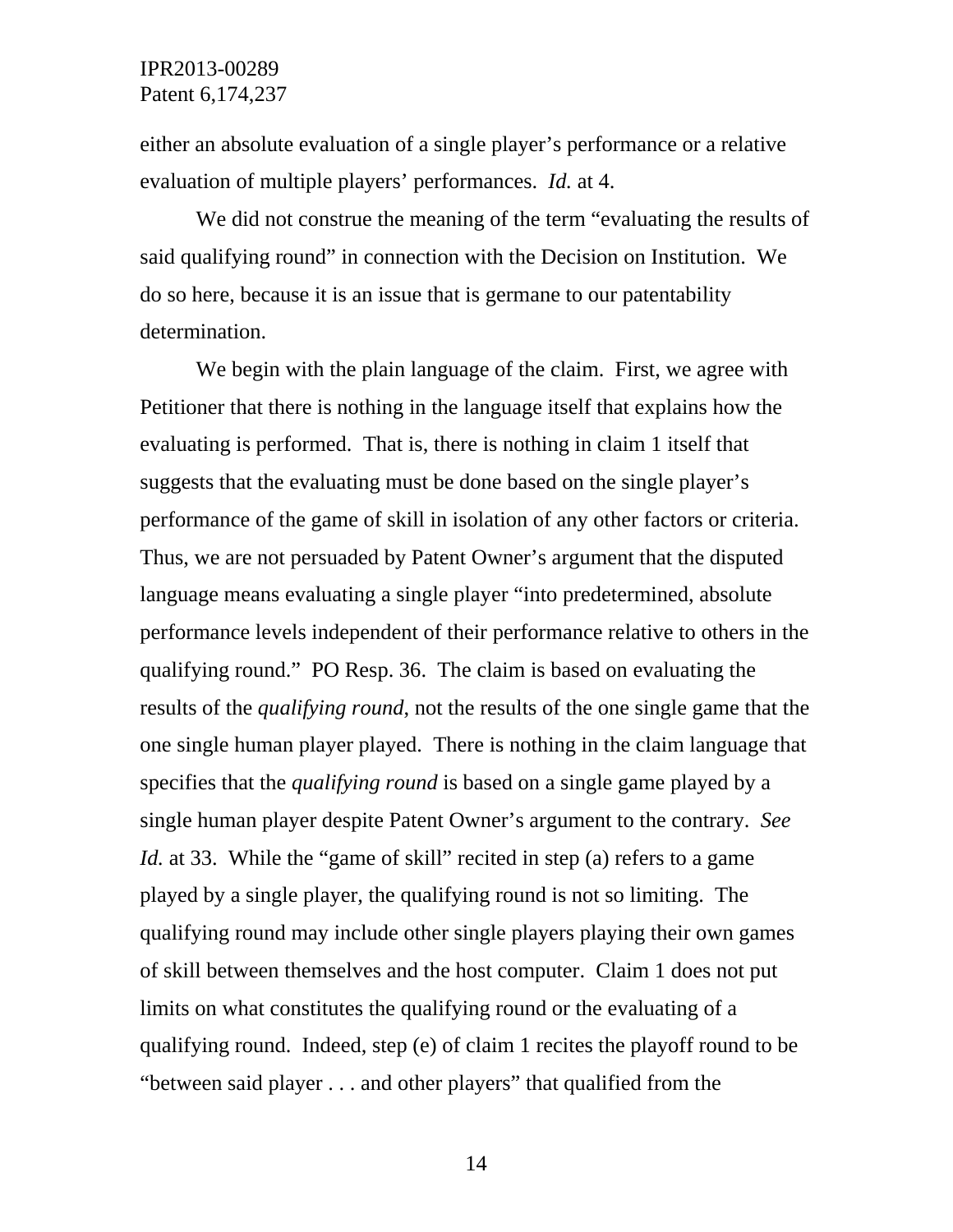qualifying round, which could include the participation of multiple human players in the qualifying round. As Petitioner points out, too, Patent Owner's expert admitted that the qualifying round could include multiple players. Pet. Reply 4; Ex. 1020, 58:8–60:16. Based on the plain language of claim 1, the evaluating steps evaluate the qualifying round, which could include more than one game and more than one player. Accordingly, the evaluating steps may be based (1) on the multiple performances of the multiple players that participated in the qualifying round or (2) on the absolute evaluation of a single player's performance. Claim 1 is broad and covers both scenarios.

We have considered the examples in the specification to which Patent Owner directs our attention regarding evaluating a single player's performance based on whether the player has scored a sufficient number of points to qualify for the qualifying round—an absolute criterion. However, those are examples and there is nothing in the Specification which suggests that we should limit our reading of claim 1 to include them. Claim 1 is silent with respect to how a player's performance is evaluated, and, based on the record before us, we decline to read limitations from the specification into the claims.

Applying the broadest reasonable interpretation of the claims in light of the Specification of the '237 patent, the steps of "evaluating the results of said qualifying round" may be based (1) on the multiple performances of the multiple players that participated in the qualifying round or (2) on the absolute evaluation of a single player's performance.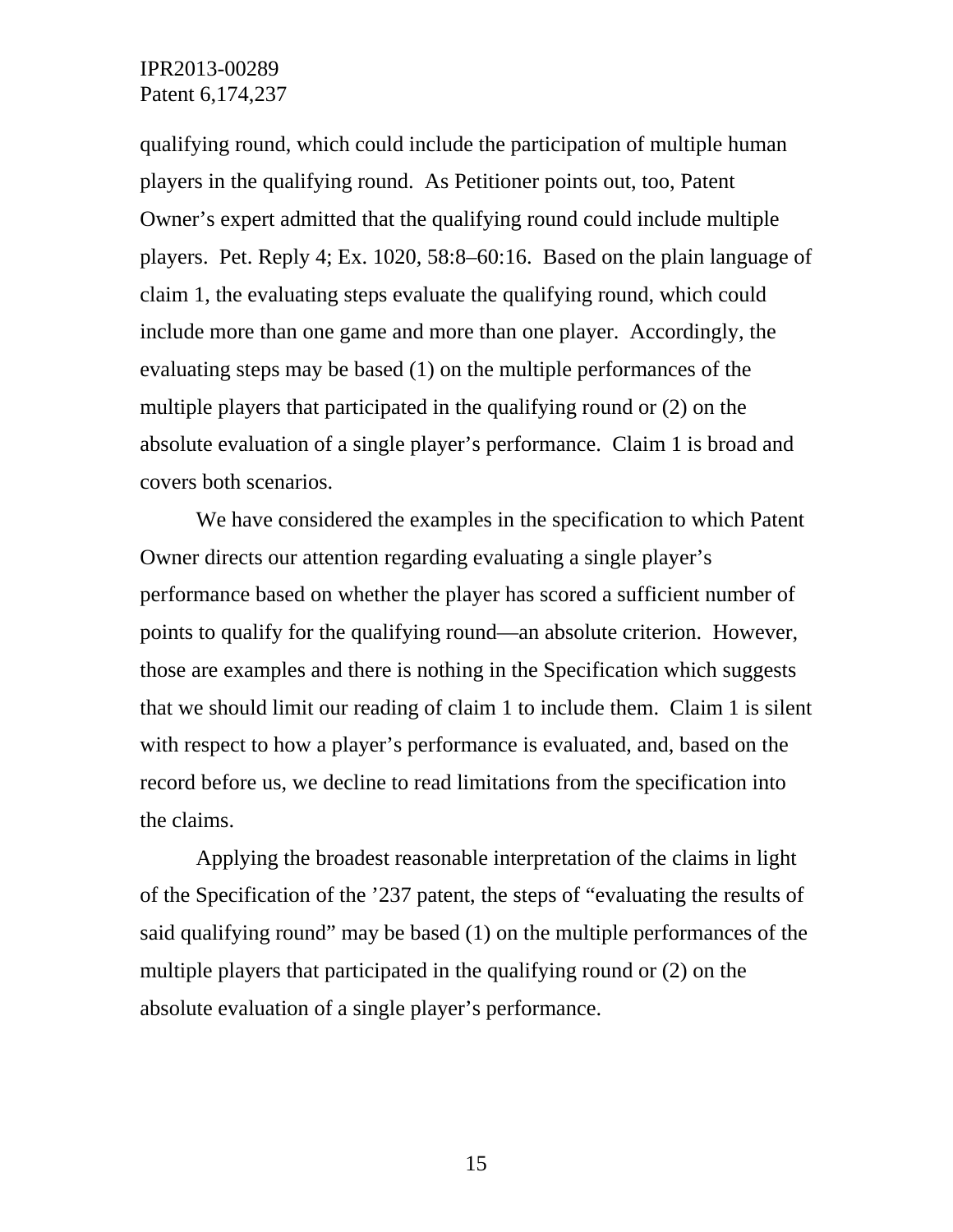# *4. "Performance level award increases as a player qualifies for higher performance level classifications"*

Claim 4 depends directly from claim 1 and recites "wherein said performance level award increases as a player qualifies for higher performance level classifications." The "said performance level award" is in reference to the performance level award of claim 1 step (d) which is dependent upon the performance level obtained in connection with a qualifying round. Patent Owner argues that the limitation "as a player qualifies" requires that the higher performance level classification be determinable while the player is playing, not after the qualifying round is complete. PO Resp. 39. Stated another way, Patent Owner argues that the player must be able to know that they have qualified for a higher performance level award as they are playing, not afterwards. *Id.* Petitioner disagrees and argues that claim 4 says nothing about when the player knows that he or she has qualified for a higher performance level. Pet. Reply 14.

We did not construe the meaning of the term "wherein said performance level award increases as a player qualifies for higher performance level classifications" in connection with the Decision on Institution. We do so here, because it is an issue that is germane to our patentability determination.

There is no requirement, in the claims themselves, that specifies when the performance level classification is determined—it could be during, or after the player has played the qualifying round. We disagree with Patent Owner that the plain language of "as a player qualifies" means that the determination is performed while the player is playing the game of skill. The term "as a player qualifies" does not mean "as a player plays the game."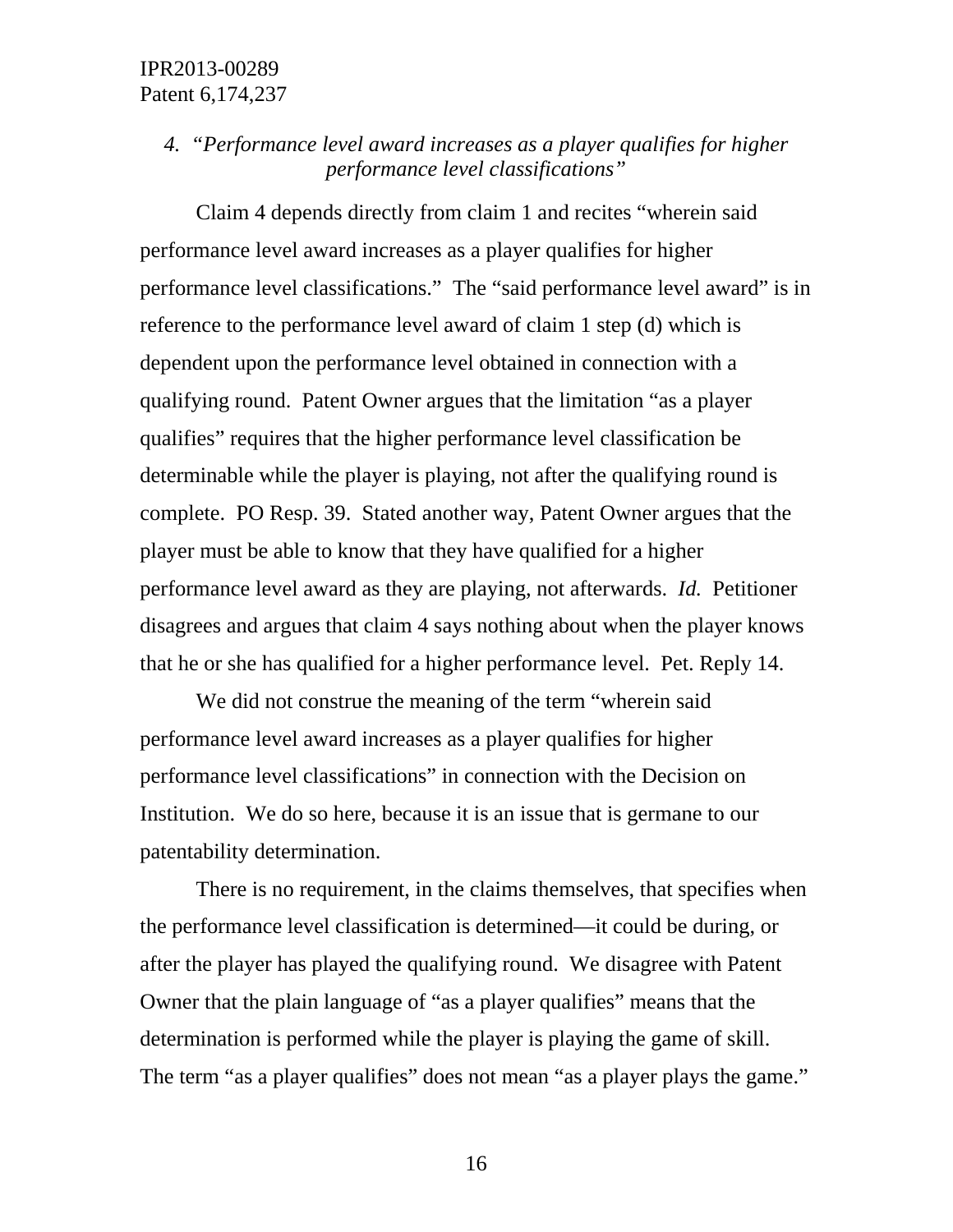The Specification of the '237 patent supports the construction that the performance level classification may be determined after the player has played the qualifying round because it describes that "after each player has completed the qualifying round, the results are analyzed." Ex. 1001, 5:23– 24.

Applying the broadest reasonable interpretation of claim 4 in light of the Specification of the '237 patent, "wherein said performance level award increases as a player qualifies for higher performance level classifications" includes determining the higher performance level classification, and thus the award, after a player plays the game.

#### *5. "Said game of skill is based on the memory reaction of the player"*

Claim 15 depends directly from claim 1 and recites "wherein said game of skill is based on the memory reaction of the player." In the Decision on Institution, based on the arguments presented by Petitioner in the Petition and by Patent Owner in its Preliminary Response, we interpreted the above quoted claim 15 term to mean that the game of skill involves assessing both a player's memory and how quickly the player reacts. Dec. on Inst. 12. Patent Owner disagrees that "memory reaction" involves the assessment of two things—memory and reaction, but involves the assessment of "reaction involving memory." PO Resp. 32–33. We see no distinction between the two constructions, and in any event, the construction of claim 15 does not matter to our determination of the patentability of that claim. Accordingly, we adopt our previous construction. Dec. on Inst. 12.

Neither party contests the Decision on Institution construction for the claim 1 phrase "game of skill," "evaluating the results of said playoff round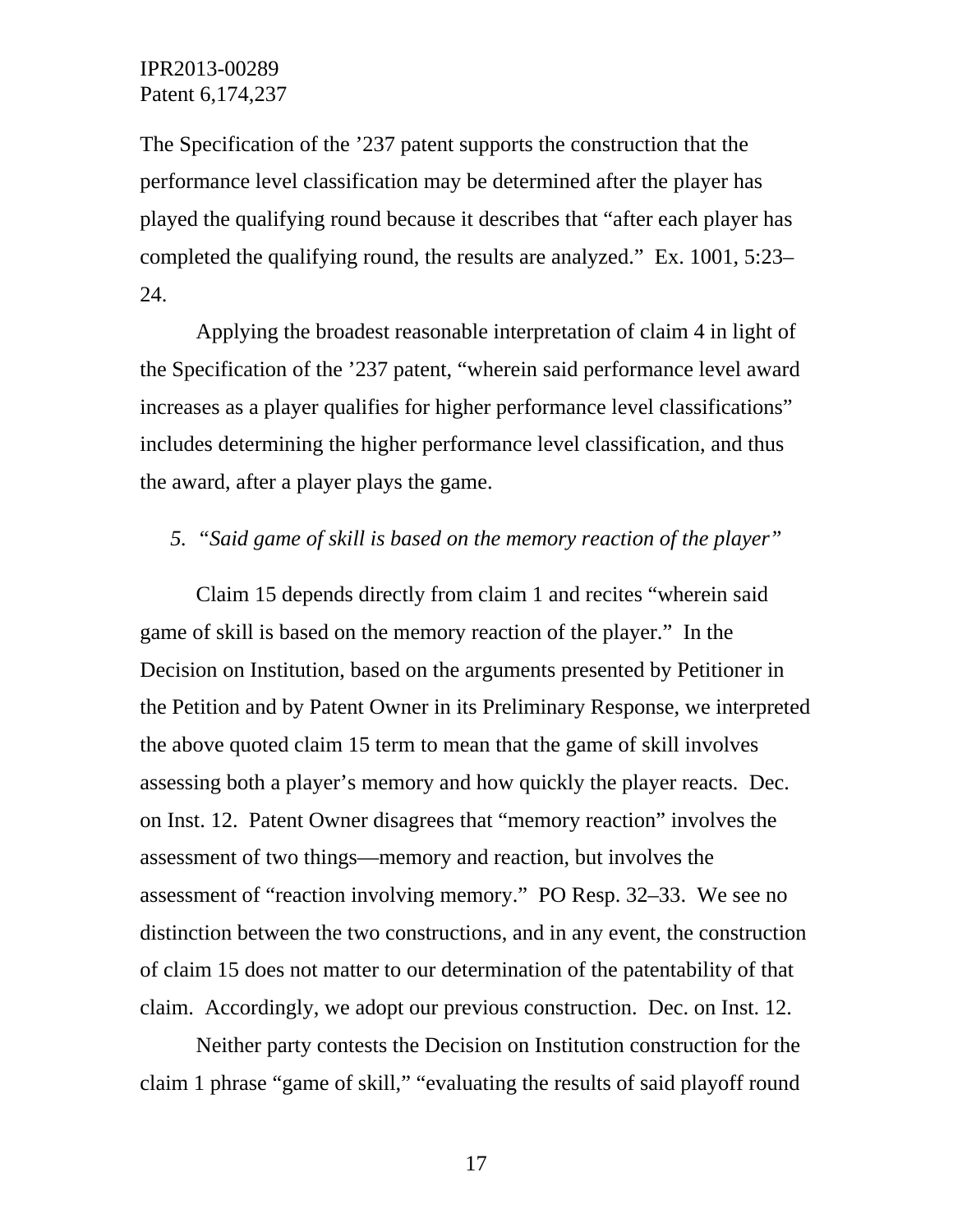to determine a tournament winner and subsequent ranking of players" or the order of steps (b) and (c) construction of claim 1, and we discern no reason on the record before us to change the construction of these terms. Dec. on Inst. 5–6, 10–12. Accordingly, we adopt those constructions here.

### *C. Claims 1–3, 5, and 8–19 are Anticipated by Walker*

With respect to the alleged anticipation of claims 1–3, 5, and 8–19 over Walker, we have reviewed the Petition, Patent Owner Response, and Petitioner Reply, as well as the evidence discussed in each of those papers. We are persuaded, by a preponderance of the evidence, that claims 1–3, 5, and 8–19 are unpatentable under 35 U.S.C. § 102(b) as anticipated by Walker.

#### *1. Walker*

Walker describes a method and system for a distributed electronic tournament system in which remotely located players participate in a tournament through input/output devices connected to a central controller that manages the tournament. Ex. 1002, Abstract.

Figure 1 of Walker, reproduced below, illustrates a portion of the electronic tournament system.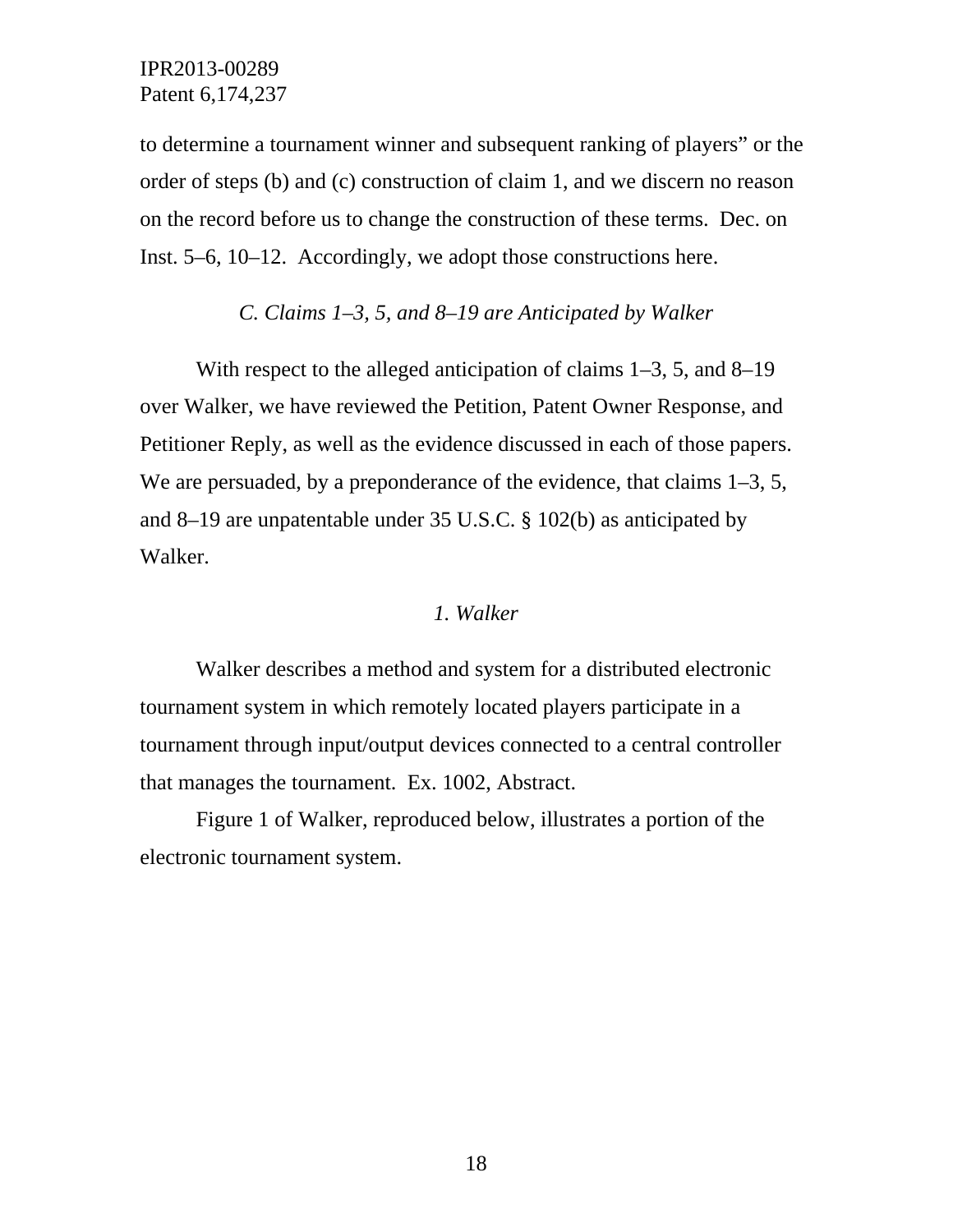

Figure 1 depicts a distributed electronic tournament system.

Figure 1 of Walker shows a plurality of input/output (I/O) devices 104, 106 (plurality of terminals) connected to central controller 102 (host computer) through network 108, such as the Internet. *Id.* at 9. Operating system software runs the central controller hardware and controls and coordinates all tournament software applications, including running tournament games, registering players, accepting entry fees, and coordinating prize payment. *Id.*

Players may participate in various strategy games (games of skill), such as chess, checkers, bridge, or puzzles like crossword or jigsaw. *Id.* at 15, 16:4–5. Walker describes a "qualifying round" of play in which a player may qualify to advance to the next level. *Id.* at 14:6–15. Host computer 102 participates in the qualifying round by administering the game, such as by keeping a player's score and determining whether the player qualifies to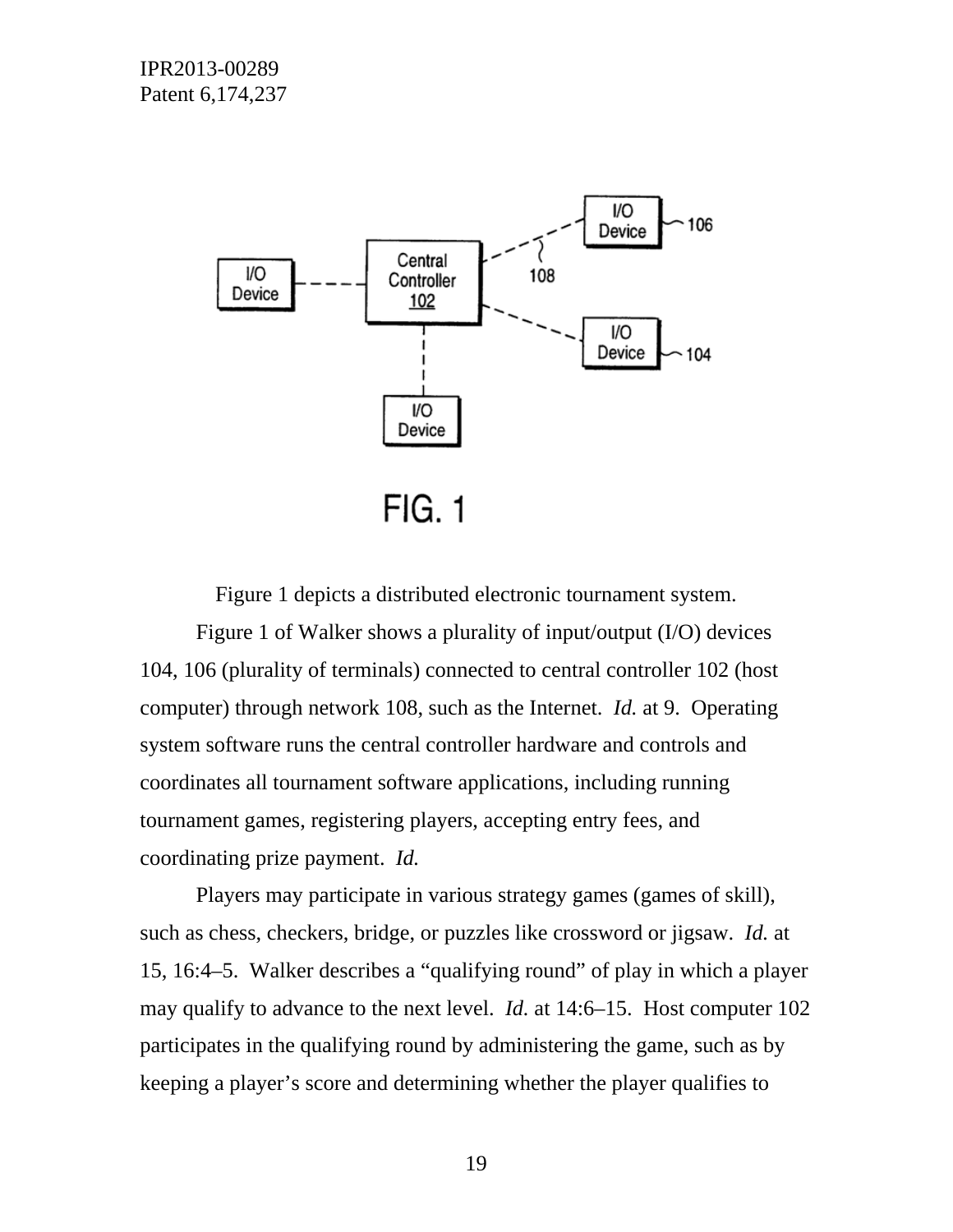advance to the next round (e.g., playoff round). *Id.* at 15:15–20. Walker describes single-player games, such as trivia and crossword puzzles. *Id.* at 3:3–10, 15:11, 17–18. For the example of trivia play, Walker describes a single human player having completed twenty questions of the first round (qualifying round), and that the host computer then would determine, based on the player's performance, whether the player had qualified to advance to the next round. *Id.* at 15:15–20.

Walker also describes that the tournament system evaluates the results of play, and as the tournament progresses, more and more players are eliminated. Moreover, when a player advances from one game session to the next, the player may qualify for a prize or recognition. *Id.* at 15:29–16:2. Lastly, a tournament winner is determined after a final round of an elimination tournament and prizes are awarded. *Id.* at 15:20–21.

#### *2. Claim 1*

Petitioner relies on Walker as teaching the method of playing a game of skill tournament limitations of claim 1. Pet. 19–29. Patent Owner argues that Walker does not anticipate claim 1 because Walker does not describe 1) the steps (b) and (c) of "evaluating the results of said qualifying round" and 2) playing a game of skill in a qualifying round between a single player and the host computer.

### *a. Evaluating the results of said qualifying round*

Patent Owner argues that Walker does not describe that the evaluating of results of the qualifying round is determined based on a single player's performance. PO Resp. 35. Patent Owner argues that Walker instead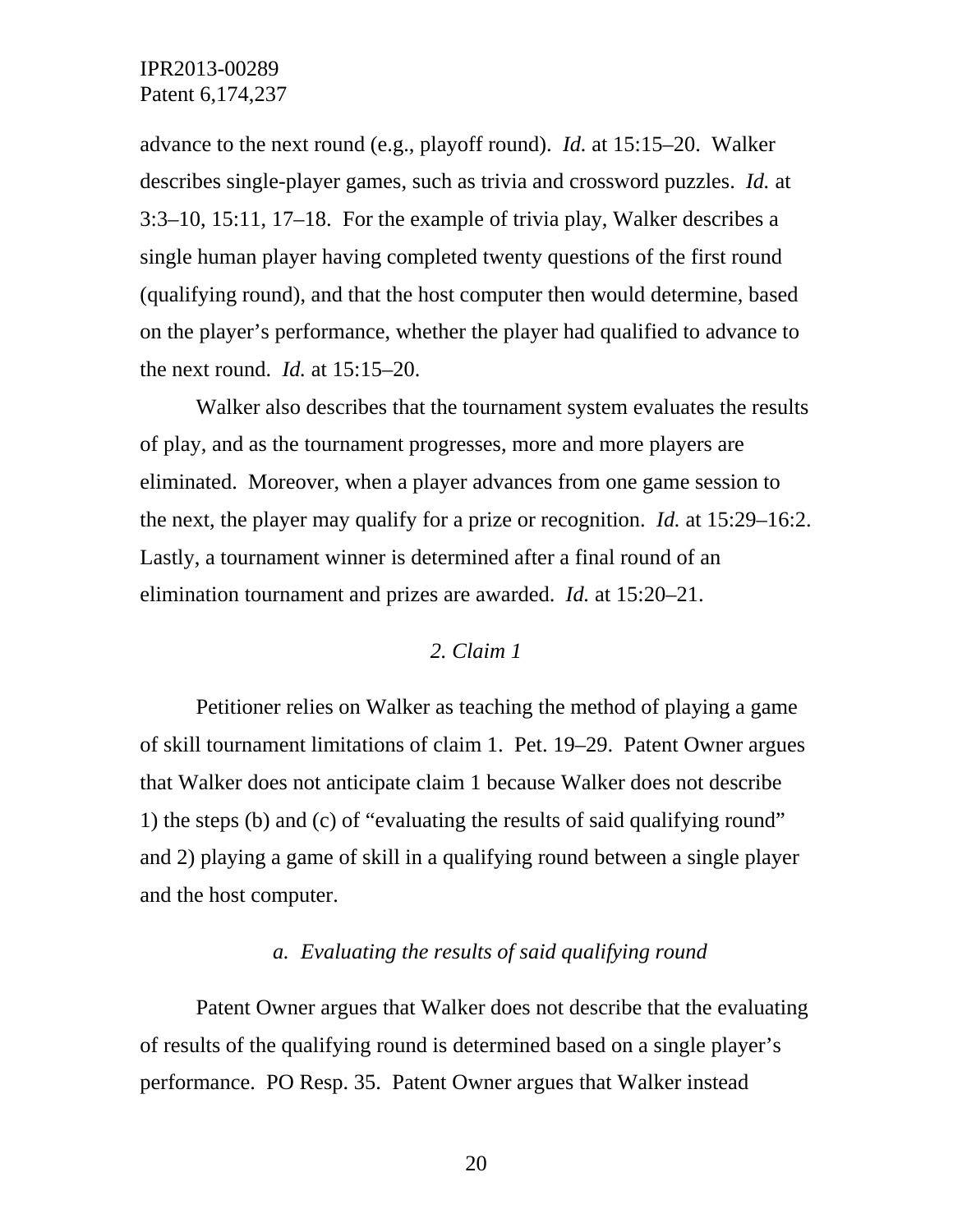describes that the evaluating is determined based on the player's performance as well as the performance of other players in the qualifying round, directing attention to the following description in Walker:

Another preferred embodiment includes the step of determining whether a player has qualified for advancement to the next game session. This includes the step of the central controller reviewing the player's score *after the just-concluded game session.* This score is *compared to the scores obtained by all of the other players* in the session.

PO Resp. 35 (citing Ex. 1002, 14 (emphasis added by Patent Owner)).

Patent Owner's argument is based on its proposed construction of claim 1. As discussed above in the claim construction section, we disagree with Patent Owner that the broadest reasonable interpretation of the evaluating steps is based on any particular criteria. No criteria are claimed. Rather, the "evaluating the results of said qualifying round" steps are broad and may be based (1) on the multiple performances of the multiple players that participated in the qualifying round or (2) on the absolute evaluation of a single player's performance.

As Patent Owner has highlighted with respect to the above passage from Walker, Walker describes evaluating the results based on the multiple performances of the multiple players that participated in the qualifying round, and, therefore, Walker describes the disputed limitation.

# *b. "Playing a game of skill in a qualifying round between a single player and the host computer"*

Patent Owner argues that Walker does not describe a host computer acting as an opponent playing a human player in either a qualifying round or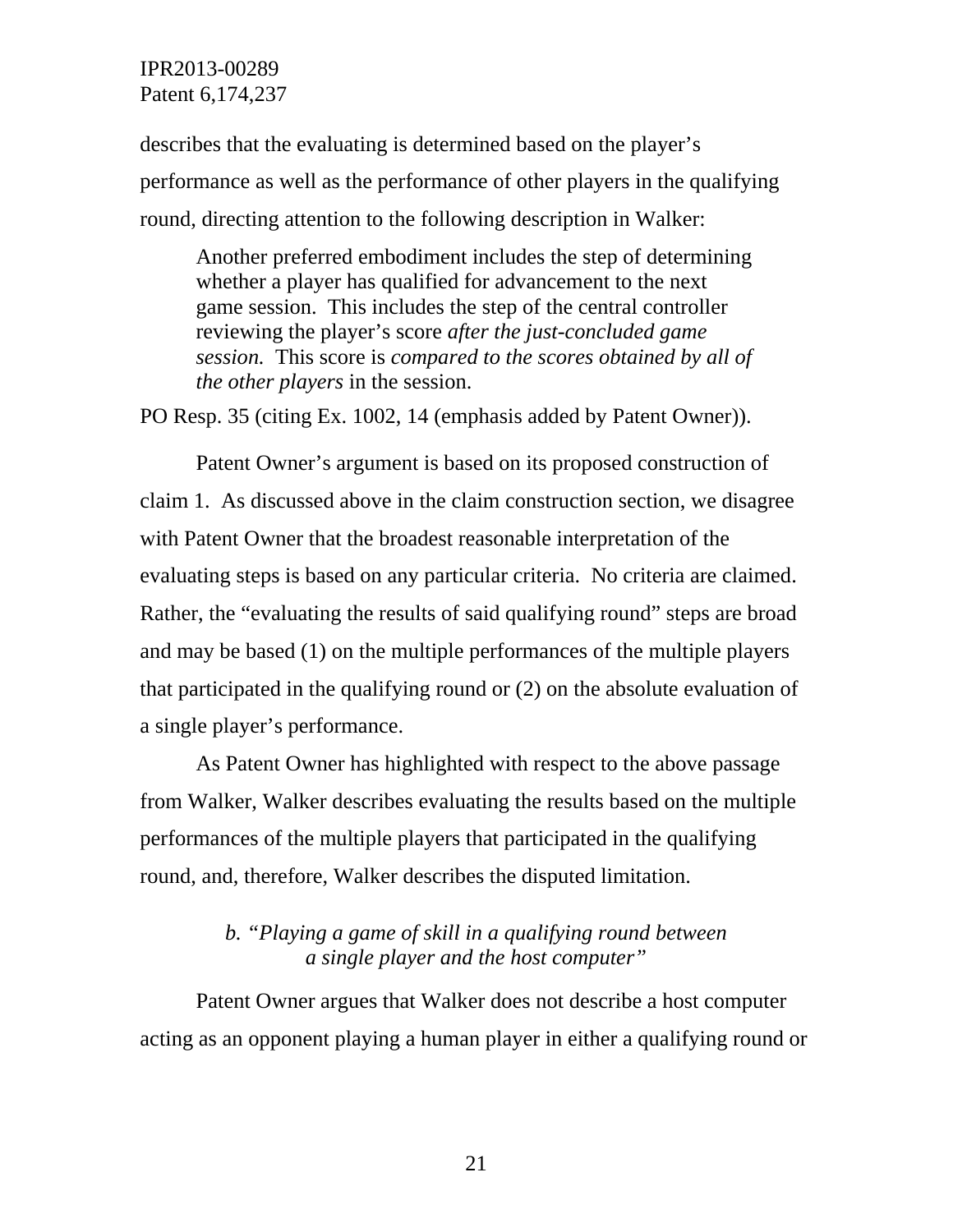playoff round. PO Resp. 37. Patent Owner's arguments are based on a narrow claim interpretation that we have not adopted.

As discussed above in the claim construction section, we disagree with Patent Owner that the broadest reasonable interpretation of the "playing a game of skill . . . between a single player and the host computer" means that the host computer competes against the single player. Applying the broadest reasonable interpretation of the claims in light of the Specification of the '237 patent, "playing a game of skill in a qualifying round between a single player and the host computer" means playing a game of skill in a qualifying round, where the game includes only one human player and is at least administered by a host computer.

Petitioner has shown, by a preponderance of the evidence, that Walker describes the disputed limitation. Pet. 20–21. For example, Walker describes a "qualifying round" of play in which a player may qualify to advance to the next level. Ex. 1002, 14:6–15. Host computer 102 participates in the qualifying round by administering the game, such as by keeping a player's score and determining whether the player qualifies to advance to the next round (e.g., playoff round). *Id.* at 15:15–20.

Patent Owner argues that absent from the Petition is a description of what is performing the claimed method, and that such absence highlights the requirement of the claims that the computer system plays the game as required by every claim. PO Resp. 37–38. The argument is not persuasive because it is not commensurate in scope with what is claimed. None of the claims recite that "the computer system plays the game." Moreover, Patent Owner has not shown specifically what is missing from the Petition, or that the Petition does not address how the Walker reference anticipates claim 1,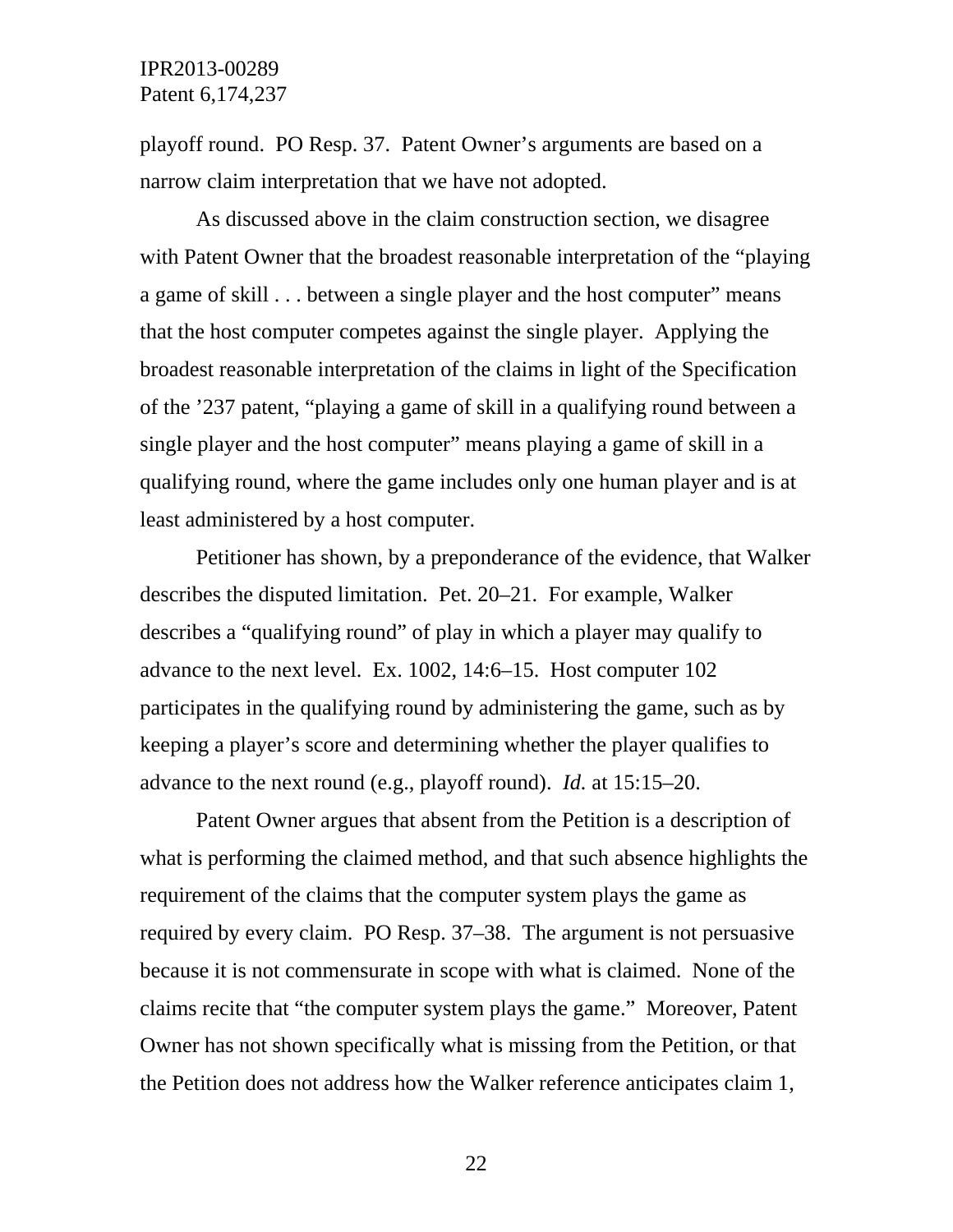for example. Claim 1 is a method claim and recites various steps. The method steps do not recite which of the components of the "interactive computer system" are performing the steps. Rather, the method steps primarily are functional in nature. The Petition focuses on this functional language of the claims in its Petition. *See, e.g.*, Pet. 19–29.

Accordingly, we determine that Petitioner has shown by a preponderance of the evidence that the claim 1 is unpatentable.

### *3. Dependent Claims 2, 3, 5, and 8–19*

 Patent Owner makes no arguments regarding the additional limitations recited in dependent claims 2, 3, 5, and 8–19. PO Resp. 33–38. Upon review of Petitioner's evidence and analysis, we are persuaded that Petitioner has demonstrated that Walker discloses the limitations of dependent claims 2, 3, 5, and 8–19. Pet. 30–40. Accordingly, we determine that Petitioner has shown by a preponderance of the evidence that the dependent claims 2, 3, 5, and 8–19 are unpatentable.

### *D. Claims 4, 6, and 7 are Obvious in View of Walker*

With respect to the alleged obviousness of claims 4, 6, and 7 over Walker, we have reviewed the Petition, Patent Owner Response, and Petitioner Reply, as well as the evidence discussed in each of those papers. We are persuaded, by a preponderance of the evidence, that claims 4, 6, and 7 are unpatentable under 35 U.S.C. § 103 as obvious in view of Walker.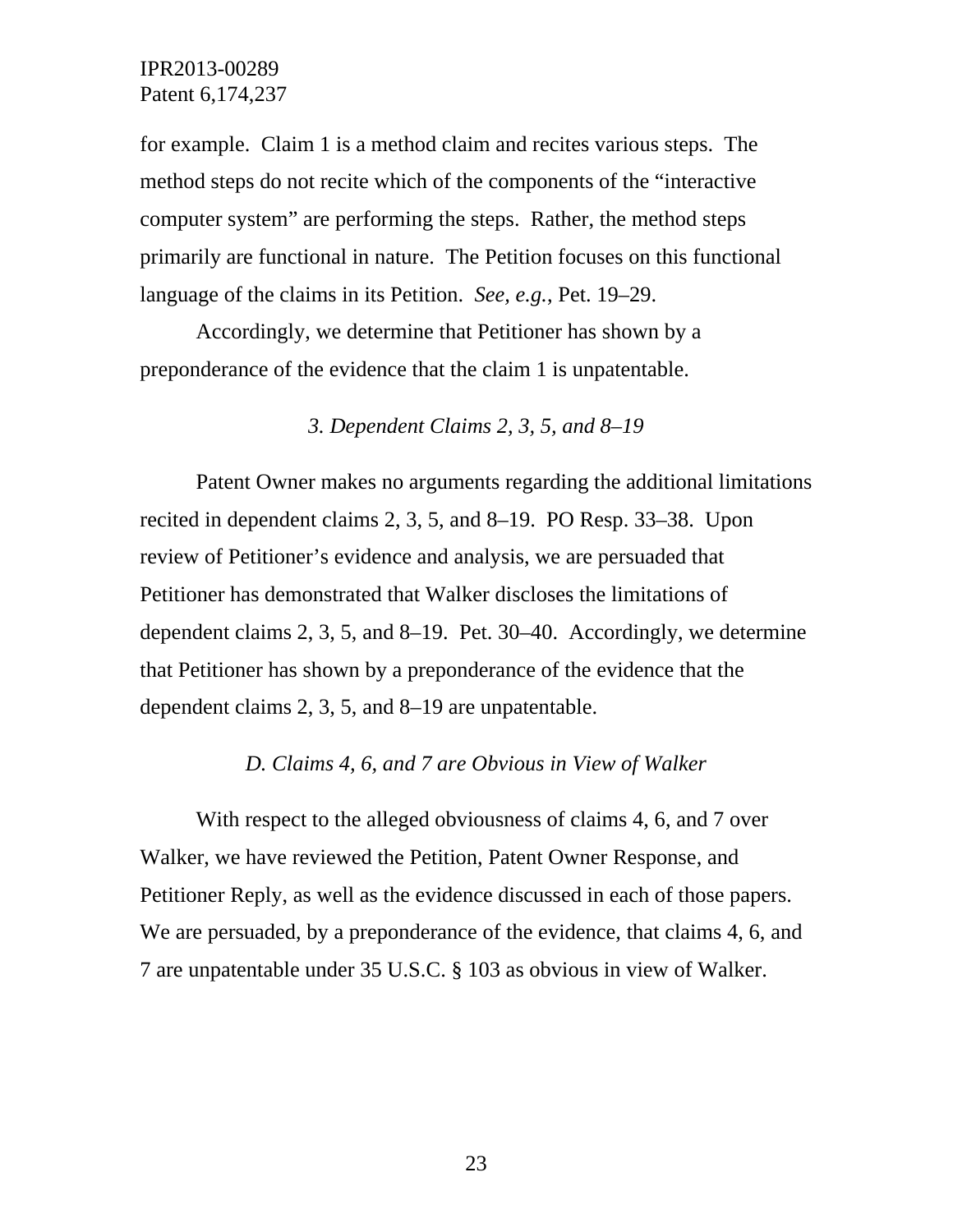#### *1. Dependent Claim 4*

Claim 4 depends directly from claim 1 and recites "wherein said performance level award increases as a player qualifies for higher performance level classifications." The "said performance level award" refers to the performance level award of claim 1 step (d), which in turn refers to the performance level obtained in a qualifying round. In other words, claim 1 step (d) requires, "distributing to said player a performance level award, said performance level award being dependent upon the specific performance level obtained" in a qualifying round. Thus, the performance level award recited in claim 4 is dependent on the performance level obtained from the qualifying round.

Walker describes that a player may be awarded a prize after a qualifying round. Ex. 1002, 16:1–2. Walker further teaches that an award a player may receive at the end of a tournament (after the playoff round) increases as a player qualifies for higher performance level classifications. *Id.* at 13:29–30. The difference, however, between claim 4 and Walker is that Walker does not describe that an award a player may receive after a qualifying round "increases as a player qualifies for higher performance level classifications." Petitioner argues that it would have been obvious to provide multiple levels of awards after a qualifying round because doing so would promote competition by providing an incentive to perform at the highest possible level during the qualifying round. Pet. 48; Ex. 1005 ¶ 78.

Patent Owner argues that Walker does not describe using a preestablished absolute list of performance levels for determining advancement to a subsequent playoff round. PO Resp. 40. The argument is based on Patent Owner's proposed construction of the terms of claim 4. In particular,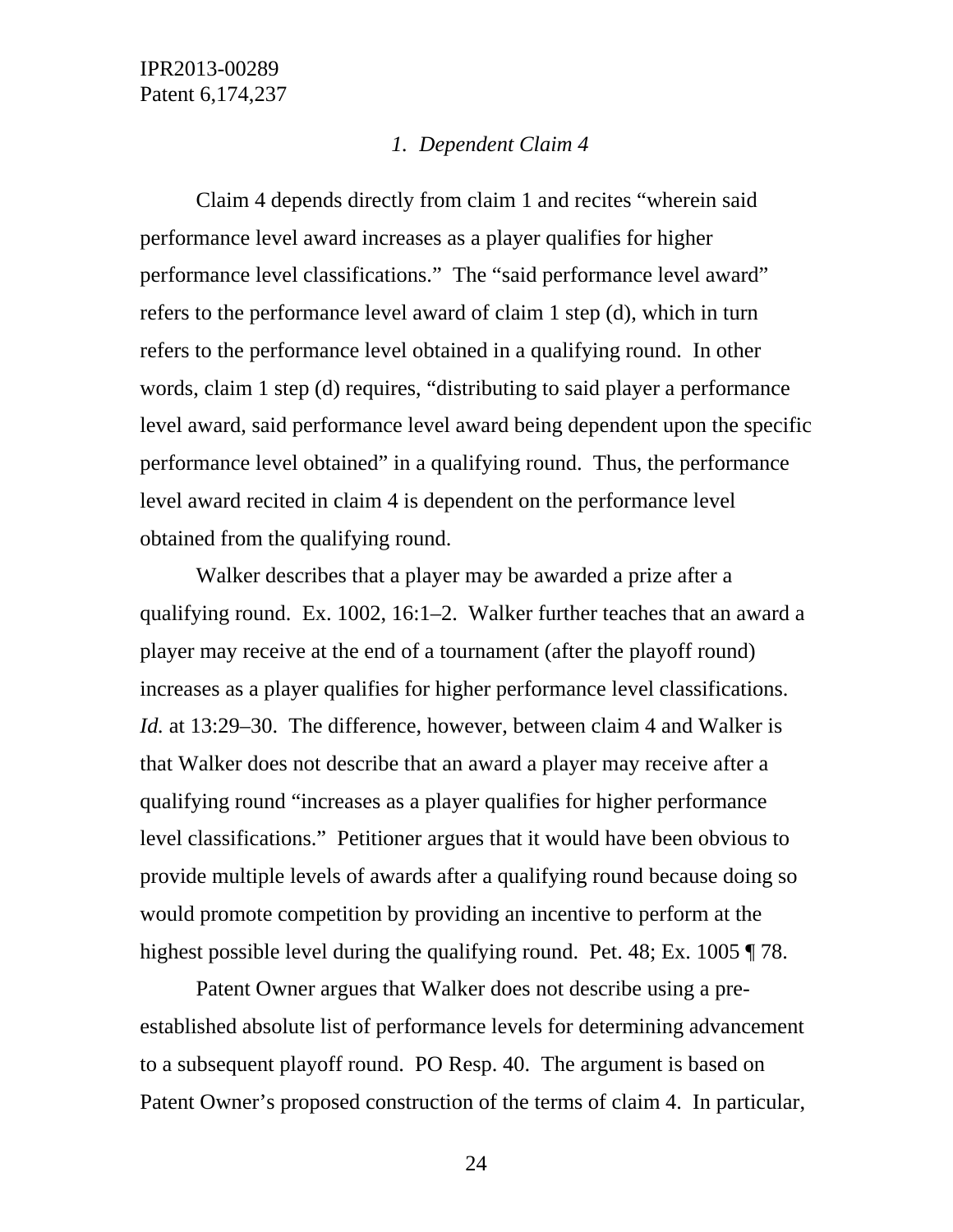Patent Owner argues that claim 4 requires that the higher performance level classification be determinable while the player is playing, not after the qualifying round, which would result in using a pre-established list of performance levels for determining advancement to a subsequent playoff round. *Id.* at 39.

Patent Owner's arguments are based on a narrow interpretation of claim 4. As discussed above in the claim construction section, we disagree with Patent Owner that the plain language of "as a player qualifies" means that the determination is performed while the player is playing the game of skill. The term "as a player qualifies" does not mean "as a player plays the game." As discussed above, "wherein said performance level award increases as a player qualifies for higher performance level classifications" includes determining the higher performance level classification, and thus the award, after a player plays the game. Moreover, as discussed above in the claim interpretation section, there is nothing in claim 1 that limits how the evaluating is performed and claim 1 could include evaluating each player that played in a qualifying round based on each other's performances (e.g., relative) and not necessarily based on an absolute evaluation as Patent Owner argues.

Patent Owner's arguments are based on a narrow claim construction. We decline to adopt such a construction for the reasons provided above. Patent Owner makes no other arguments regarding the propriety of Petitioner's obviousness showing with respect to claim 4.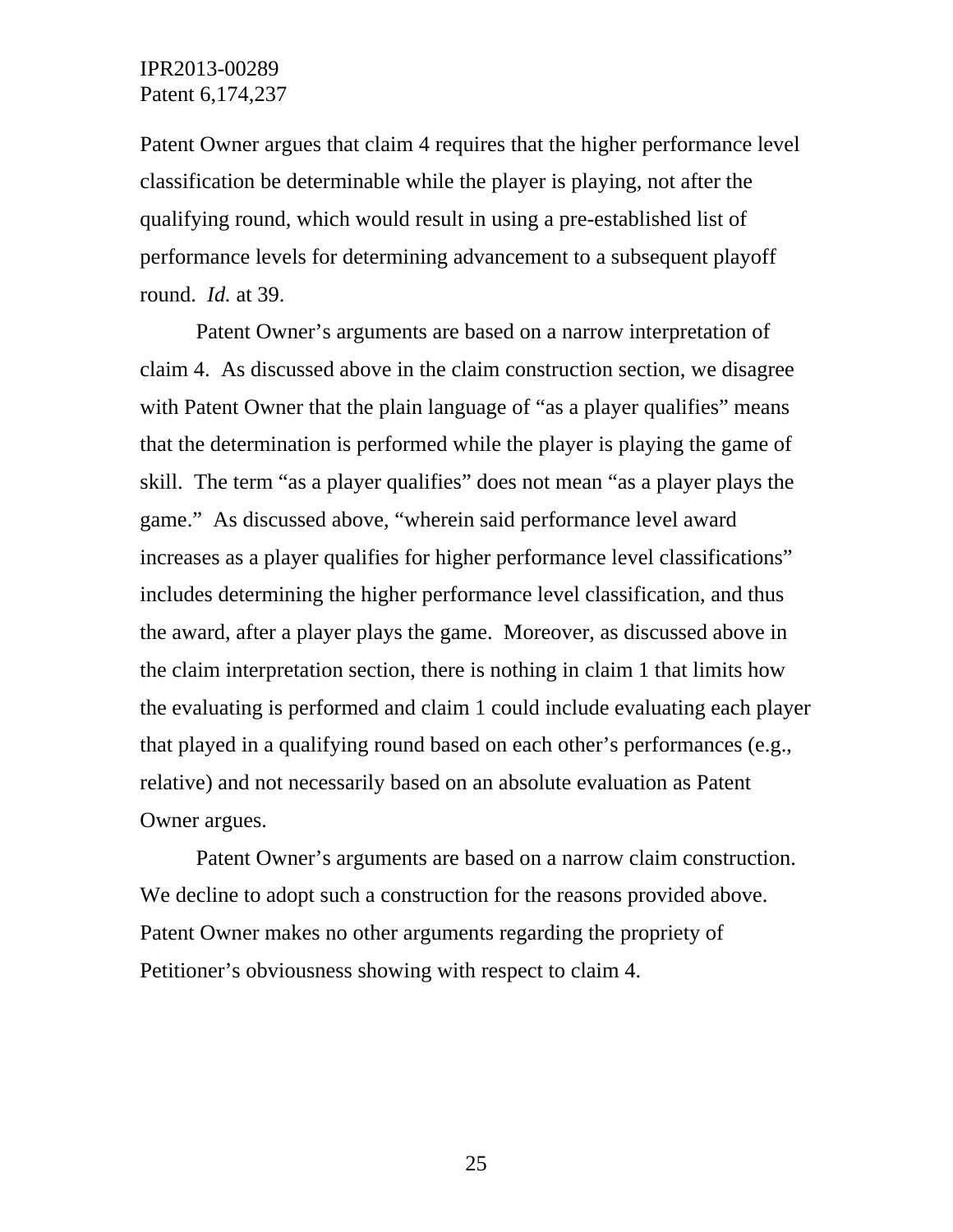$\overline{a}$ 

## *2. Dependent Claims 6 and 7*

Although Patent Owner categorizes claims 6 and 7 separately, the arguments are directed to claim 1. PO Resp. 40–42. We have addressed those arguments.

## *E. Patent Owner's Motion to Exclude*

Patent Owner moves to exclude Exhibits 1011, 1012, 1013, 1014, and 1021. Mot. to Exclude 1. In its Reply, Petitioner relies on the exhibits to show alleged inconsistent positions taken by Patent Owner in connection with the meaning of "playing a game of skill between a single player and a host computer" in an earlier district court proceeding involving Patent Owner and a third party. Pet. Reply 13. We did not and need not consider such arguments or evidence in connection with the Reply. We have determined that Petitioner has demonstrated, by a preponderance of the evidence, that all of the claims 1–19 are unpatentable, without considering Petitioner's arguments regarding the alleged inconsistent positions taken by Patent Owner in the earlier district court proceeding.<sup>5</sup> Accordingly, we *dismiss* Patent Owner's Motion to Exclude.

# III. CONCLUSION

 We conclude that Petitioner has demonstrated by a preponderance of the evidence that claims 1–3, 5, and 8–19 are anticipated under 35 U.S.C.

 $<sup>5</sup>$  During oral hearing, counsel for Petitioner represented that it was his</sup> expectation that the Board would not, nor need not, rely on the Exhibits 1011, 1012, 1013, 1014, and 1021 to render a final decision. Tr. 15:3–7, 18:16–20.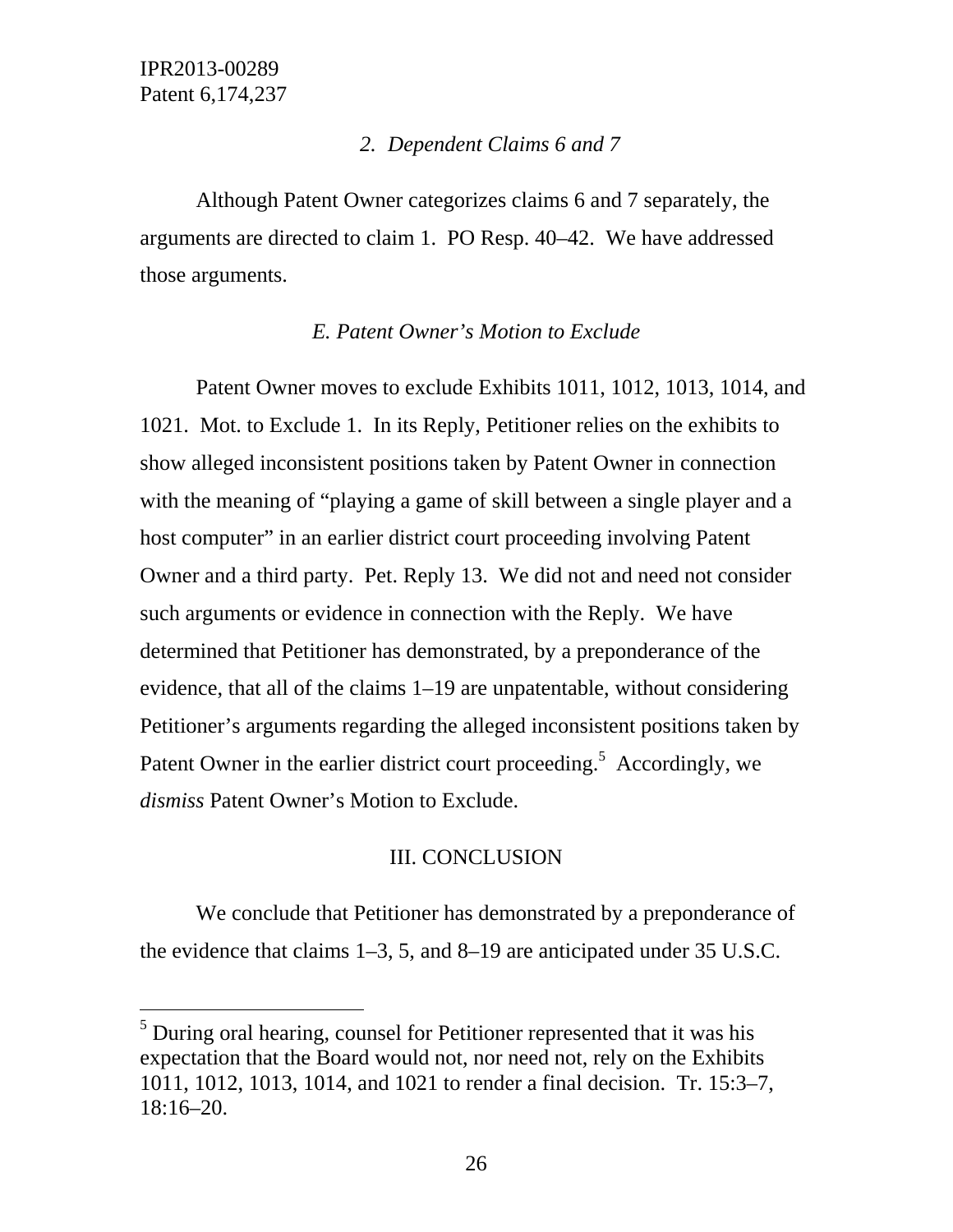§ 102 by Walker, and that claims 4, 6, and 7 would have been obvious under 35 U.S.C. § 103 over Walker.

## IV. ORDER

In consideration of the foregoing, it is hereby:

ORDERED that claims 1–19 of the '237 patent have been shown by a preponderance of the evidence to be unpatentable; and

FURTHER ORDERED that Patent Owner's Motion to Exclude is *dismissed*.

This is a final decision. Parties to the proceeding seeking judicial review of the decision must comply with the notice and service requirements of 37 C.F.R. § 90.2.